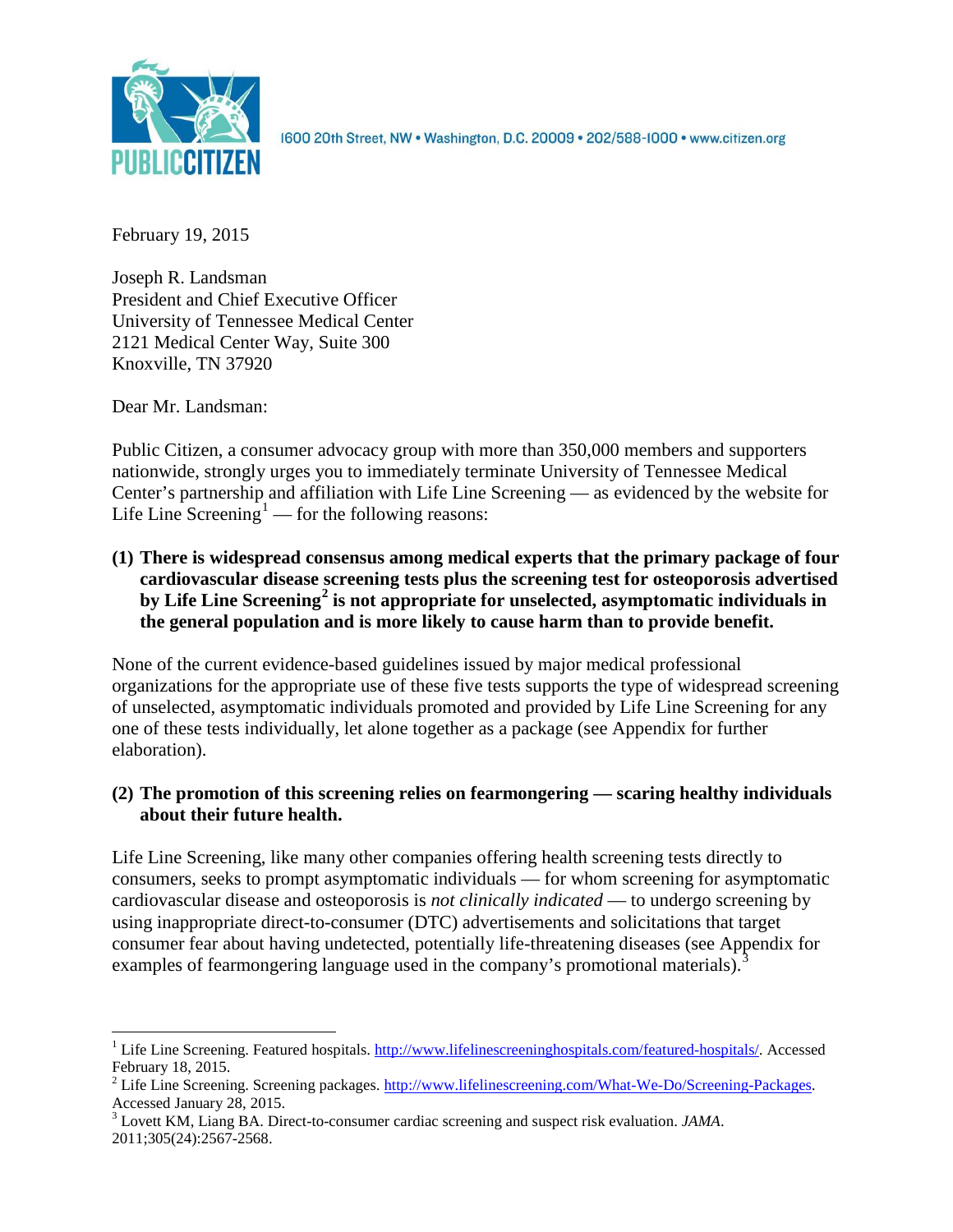### **(3) For many people, false-positive test results from this screening can lead to unfounded anxiety and additional unnecessary, risky, and costly diagnostic procedures and treatment interventions.**[4](#page-1-0),[5](#page-1-1)

Because this screening is performed broadly on *unselected, predominantly asymptomatic populations* (i.e., those not at significant risk), many people will have false**-**positive test results. False-positive results can cause unfounded anxiety and lead to additional diagnostic procedures and treatments, exposing screened individuals to additional risk of physical harm without providing offsetting benefits.

In addition to physical and psychological harms, false-positive results from medically inappropriate screening tests also cause financial harms to the people screened and to others. Unnecessary costs are borne *directly* by the screened patients/consumers for the initial screening and for some of the unnecessary follow-up testing and treatment interventions. Additionally, *indirect* cost to the broader insured population results from insurance companies passing on the costs of superfluous follow-up testing and treatment via increased premiums.

#### **(4) Screening unselected, asymptomatic people will lead to** *overdiagnosis***, which occurs when individuals are diagnosed with conditions that will never cause symptoms or death.**

Some individuals undergoing inappropriate screening will have certain true-positive abnormal results, leading to the diagnosis of conditions that will never cause symptoms or death, a problem known as overdiagnosis.<sup>[6](#page-1-2)</sup> As with false-positive test results, overdiagnosis leads to unnecessary anxiety and unnecessary medical interventions. For example, imaging tests, such as the ultrasound cardiovascular disease screening tests offered by Life Line Screening, can detect abnormalities that for many people are minor and not destined to ever progress enough to cause symptoms or death; these people cannot benefit from treatment. In fact, they can only be harmed. When healthy people are systematically encouraged to get screened, overdiagnosis and the problems caused by it are made worse.<sup>[7](#page-1-3)</sup>

## **(5) The promotion and provision of this screening is** *unethical***.**

First, it is exploitative for Life Line Screening to profit from the promotion of medically nonbeneficial testing through the use of misleading advertisements and solicitations that play on people's fear. Second, this screening violates the ethical principles of beneficence (the duty to promote good and act in the best interest of the patient and the health of society) and nonmaleficence (the duty to do no harm to patients).<sup>[8](#page-1-4),[9](#page-1-5)</sup> Finally, direct-to-consumer promotional

<span id="page-1-4"></span>2012;157(10):747-748.

<span id="page-1-5"></span><span id="page-1-0"></span><sup>4</sup> Lovett KM, Liang BA. Direct-to-consumer cardiac screening and suspect risk evaluation. *JAMA*.

<span id="page-1-1"></span><sup>2011;305(24):2567-2568.</sup> <sup>5</sup> Perry S. Buyer beware on 'direct-to-consumer' health screenings. March 21, 2012. *MinnPost.*  [http://www.minnpost.com/second-opinion/2012/03/buyer-beware-direct-consumer-health-screenings.](http://www.minnpost.com/second-opinion/2012/03/buyer-beware-direct-consumer-health-screenings) Accessed January 14, 2015.

<span id="page-1-2"></span><sup>6</sup> Welch HG, Schwartz LM, Woloshin S. *Overdiagnosed: Making People Sick in the Pursuit of Health*. 1st ed. Boston, MA: Beacon Press; 2011: at *xiv*.<br><sup>7</sup> *Ibid*. Page 44.<br><sup>8</sup> Wallace EA, Schumann JH, Weinberger SE. Ethics of commercial screening tests. *Ann Intern Med*.

<span id="page-1-3"></span>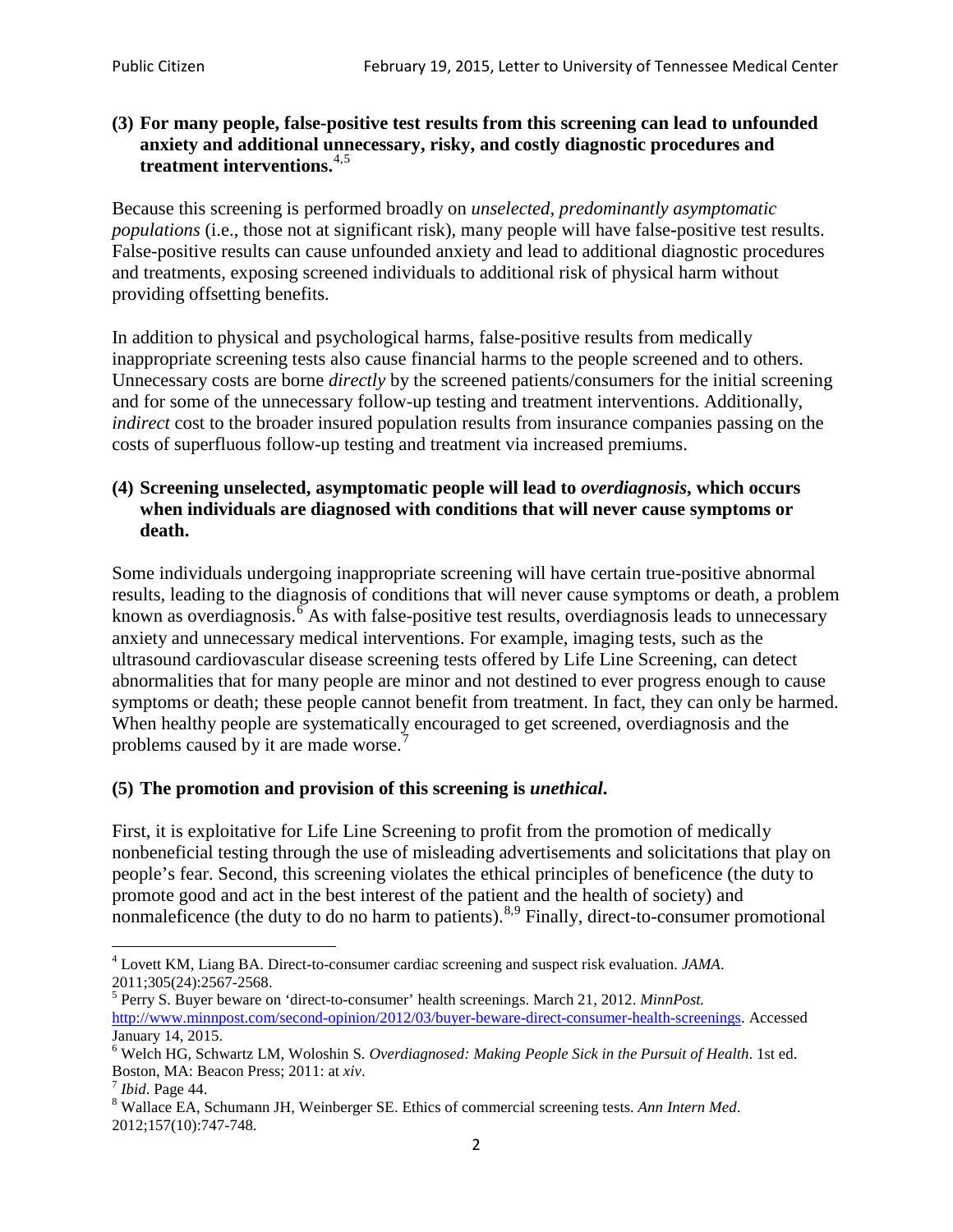materials for screening tests that fail to disclose published guidelines on recommended indications for these tests, as well as the risks of harm, violate the ethical principle of respect for persons and patient autonomy (the duty to protect and foster a patient's free, uncoerced choices). $\frac{10,11}{10,11}$  $\frac{10,11}{10,11}$  $\frac{10,11}{10,11}$  $\frac{10,11}{10,11}$ 

**Moreover, as an academic medical center, your mission and obligation to teach medical students and medical residents the most up-to-date, evidence-based medical practice is incompatible with your sponsorship and promotion of Life Line Screening's non-evidence based cardiovascular disease and osteoporosis screening program.**

For these reasons, your institution's partnership with Life Line Screening does a great disservice to the community that you serve and adversely impacts public health more broadly. It is therefore imperative that your institution sever its relationship with Life Line Screening and refrain from endorsing the company's heavily promoted, nonselective, community**-**wide cardiovascular disease and osteoporosis screening programs.

Of note, many institutions like yours responded positively to similar requests from Public Citizen. In particular, on June 19, 2014, we wrote letters to 20 hospitals and medical institutions that had partnered with HealthFair, another company that inappropriately promotes similar direct-to-consumer cardiovascular disease screening tests, urging them to immediately sever their relationship with the company. [12](#page-2-2) Fifteen of the 20 institutions have informed either us or representatives of the news media that they have terminated or will be terminating their relationships with HealthFair. Public Citizen applauded these actions.

On August 11, 2014, the *Journal of the American Medical Association* published a Viewpoint article critical of hospital relationships with DTC disease screening companies.<sup>13</sup> The article co-authored by Erik Wallace, M.D., Associate Dean for the Colorado Springs Branch of the University of Colorado School of Medicine; John Schumann, M.D., Interim President, University of Oklahoma-Tulsa; and Steven Weinberger, M.D., Executive Vice President and Chief Executive Officer of the American College of Physicians, the pre**-**eminent national organization of internists — concluded as follows:

If the primary goal of hospitals and DTC screening companies is to improve the health of the populations they serve, then both entities should provide clear and convincing evidence of net benefit with the tests and treatments they offer. Given the controversy over the values and ethics of DTC screening companies and the services they offer, hospitals should clearly and publicly explain their relationships with DTC screening companies, given the lack of evidence to support mass vascular screenings. Hospitals also

<sup>&</sup>lt;sup>9</sup> Snyder L, American College of Physicians Ethics, Professionalism, and Human Rights Committee. American College of Physicians ethics manual. Sixth edition. Ann Intern Med. 2012;156(1):73-104.

<span id="page-2-0"></span><sup>&</sup>lt;sup>10</sup> Wallace EA, Schumann JH, Weinberger SE. Ethics of commercial screening tests. *Ann Intern Med*. 2012;157(10):747-748.

<span id="page-2-1"></span> $11$  Snyder L, American College of Physicians Ethics, Professionalism, and Human Rights Committee. American College of Physicians ethics manual: Sixth edition. *Ann Intern Med*. 2012;156(1):73-104.<br><sup>12</sup> Public Citizen. Letters to twenty hospitals and medical institutions asking them to end their partnerships with

<span id="page-2-2"></span>HealthFair. [http://www.citizen.org/hrg2206.](http://www.citizen.org/hrg2206) Accessed October 2, 2014.

<span id="page-2-3"></span><sup>13</sup> Wallace EA, Schumann JH, Weinberger SE. Hospital relationships with direct-to-consumer screening companies. *JAMA*. 2014;312(9):891-892. Published online August 11, 2014. doi:10.1001/jama.2014.9500.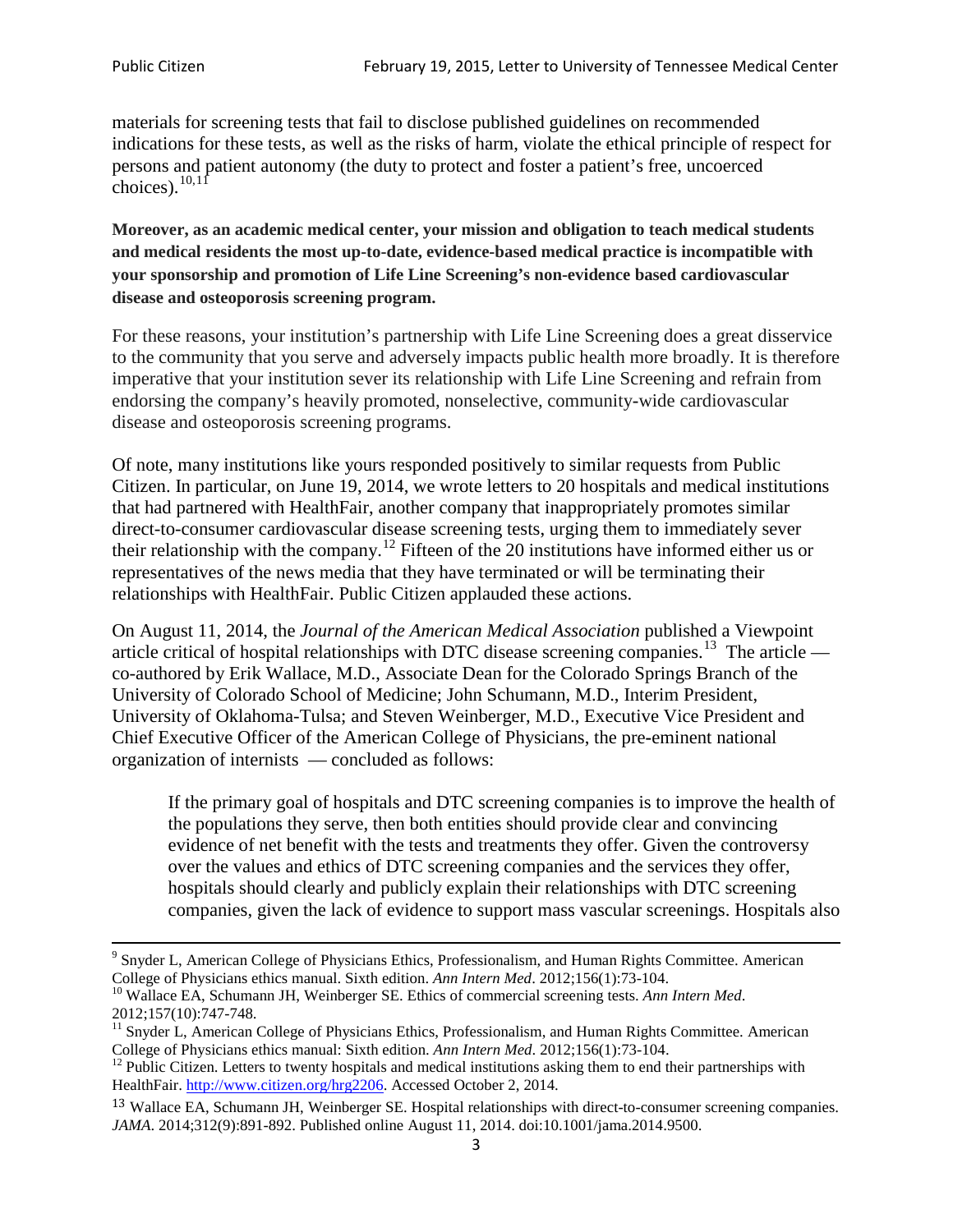should justify such relationships transparently or, as Public Citizen suggests, sever such relationships.

Finally, we would also like to call to your attention the fact that on January 22, 2015, Public Citizen requested that the Federal Trade Commission investigate the advertising and promotional activities of Life Line Screening. There is evidence that the company's advertising and promotional materials contain numerous statements that may be deceptive within the meaning of the Federal Trade Commission Act. These materials make unsubstantiated medical-benefit efficacy claims about Life Line Screening's primary cardiovascular disease and osteoporosis screening package, and they omit information material to consumers regarding the risks of adverse health-related outcomes and financial harms that may result from the screening.

Thank you for your prompt attention to this important patient safety and public health issue. Please contact us when you end your relationship with Life Line Screening.

Sincerely,

Vikram Krishnasamy, M.D., M.P.H. Researcher Public Citizen's Health Research Group

Michael Carome, M.D. **Director** Public Citizen's Health Research Group

Sidney M. Wolfe, M.D. Founder and Senior Adviser Public Citizen's Health Research Group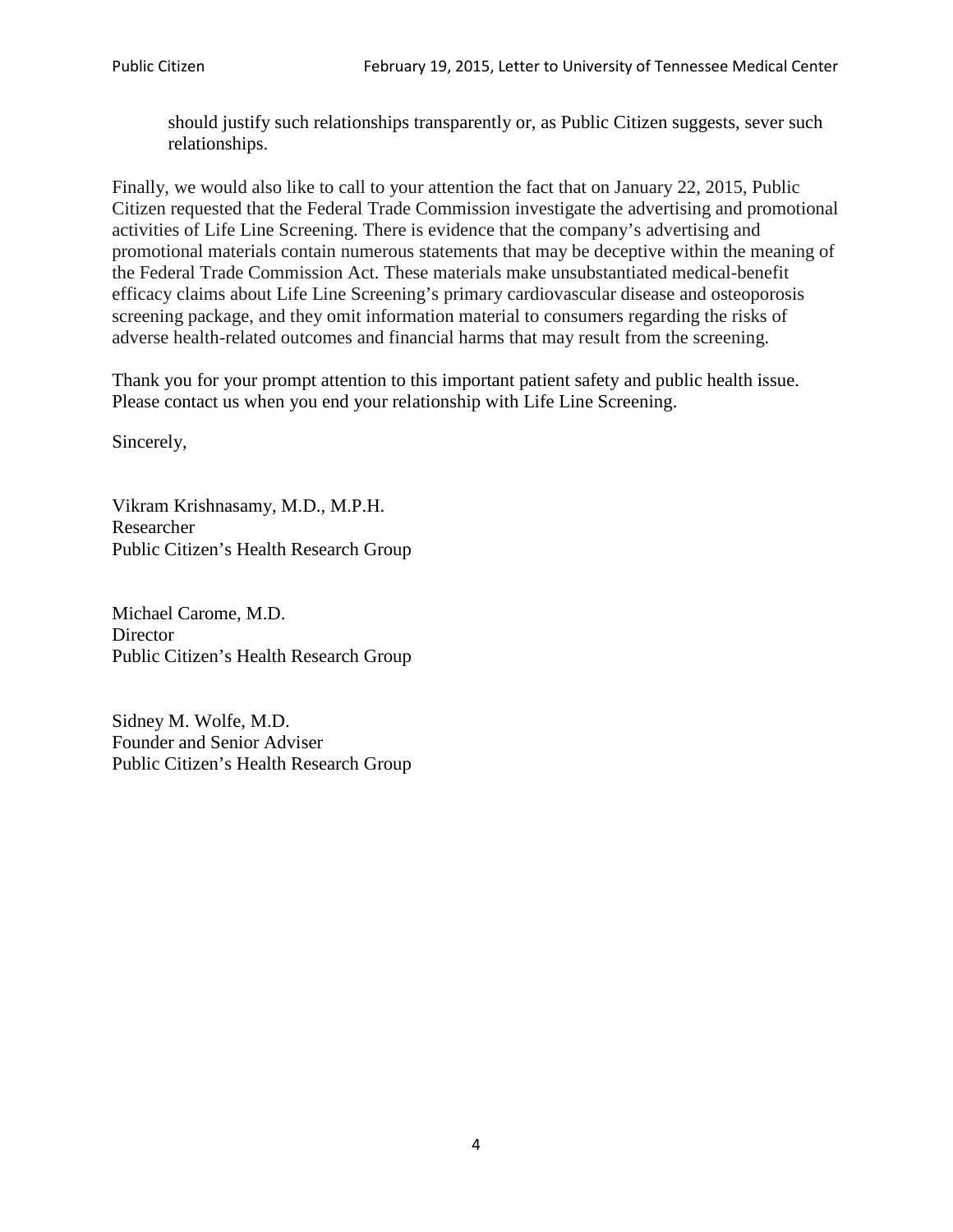## **Appendix**

## **Assessment of Cardiovascular Disease and Osteoporosis Screening Tests Offered by Life Line Screening**

Life Line Screening heavily promotes directly to consumers a package of four cardiovascular disease screening tests plus an osteoporosis risk assessment test.<sup>[14](#page-4-0),[15](#page-4-1)</sup> The four cardiovascular disease screening tests in the package are an electrocardiogram to screen for atrial fibrillation, a carotid artery ultrasound, an abdominal aortic aneurysm ultrasound, and a peripheral arterial disease test. The osteoporosis risk assessment test is an ultrasound of the heel bone to measure bone mass density.

Promotional materials describing these screening tests on the Life Line Screening website and in direct-to-consumer print solicitations mailed directly to people's homes misleadingly note the following:

Since our inception in 1993, we have screened nearly eight million people, and currently screen nearly one million people each year at over 16,000 screening events nationwide. Through this experience, we often identify serious health issues and **have helped save thousands of lives**. [16](#page-4-2) [Emphasis added]

"These screenings have **proven to be safe and accurate** in detecting your risks of stroke and vascular disease – so you and your doctor can do something about it before it's too late."<sup>[17](#page-4-3)</sup> [Emphasis added]

The Life Line Screening promotional materials recommend that adults over age 50 undergo these five screening tests annually:<sup>[18](#page-4-4),[19,](#page-4-5)[20,](#page-4-6)[21](#page-4-7),[22](#page-4-8)</sup>

Q. Who needs to be screened?

A. The answer is anyone over 50 who wants to be proactive about his or her health. …

<span id="page-4-0"></span><sup>&</sup>lt;sup>14</sup> Life Line Screening. Screening packages. [http://www.lifelinescreening.com/What-We-Do/Screening-Packages.](http://www.lifelinescreening.com/What-We-Do/Screening-Packages) AccessedJanuary 9, 2015.

<span id="page-4-1"></span><sup>&</sup>lt;sup>15</sup> Undated letter from Kevin DeWeese, Director of Clinical Operations, Life Line Screening, to a consumer.

Received November 2014.<br><sup>16</sup> Life Line Screening. Who we are. http://www.lifelinescreening.com/Who-We-Are. Accessed January 9, 2015.

<span id="page-4-3"></span><span id="page-4-2"></span><sup>&</sup>lt;sup>17</sup> Undated letter from Kevin DeWeese, Director of Clinical Operations, Life Line Screening, to a consumer. Received November 2014.

<span id="page-4-4"></span><sup>&</sup>lt;sup>18</sup> Life Line Screening. Atrial fibrillation screening. [http://www.lifelinescreening.com/What-We-Do/What-We-](http://www.lifelinescreening.com/What-We-Do/What-We-Screen-For/Atrial-Fibrillation)[Screen-For/Atrial-Fibrillation.](http://www.lifelinescreening.com/What-We-Do/What-We-Screen-For/Atrial-Fibrillation) Accessed January 9, 2015.

<span id="page-4-5"></span><sup>&</sup>lt;sup>19</sup> Life Line Screening. Carotid artery disease screening. [http://www.lifelinescreening.com/What-We-Do/What-We-](http://www.lifelinescreening.com/What-We-Do/What-We-Screen-For/Carotid-Artery-Disease)

<span id="page-4-6"></span>[Screen-For/Carotid-Artery-Disease.](http://www.lifelinescreening.com/What-We-Do/What-We-Screen-For/Carotid-Artery-Disease) Accessed January 9, 2015.<br><sup>20</sup> Life Line Screening. Abdominal aortic aneurysm screening.. http://www.lifelinescreening.com/What-We-<br>Do/What-We-Screen-For/Abdominal-Aortic-Aneurysms. Acces

<span id="page-4-7"></span> $\frac{1}{21}$  Life Line Screening. Peripheral arterial disease screening. [http://www.lifelinescreening.com/What-We-Do/What-](http://www.lifelinescreening.com/What-We-Do/What-We-Screen-For/Peripheral-Arterial-Disease)

<span id="page-4-8"></span>[We-Screen-For/Peripheral-Arterial-Disease.](http://www.lifelinescreening.com/What-We-Do/What-We-Screen-For/Peripheral-Arterial-Disease) Accessed January 9, 2015.<br><sup>22</sup> Life Line Screening. Osteoporosis screening/bone density test. [http://www.lifelinescreening.com/What-We-](http://www.lifelinescreening.com/What-We-Do/What-We-Screen-For/Osteoporosis)[Do/What-We-Screen-For/Osteoporosis.](http://www.lifelinescreening.com/What-We-Do/What-We-Screen-For/Osteoporosis) Accessed January 9, 2015.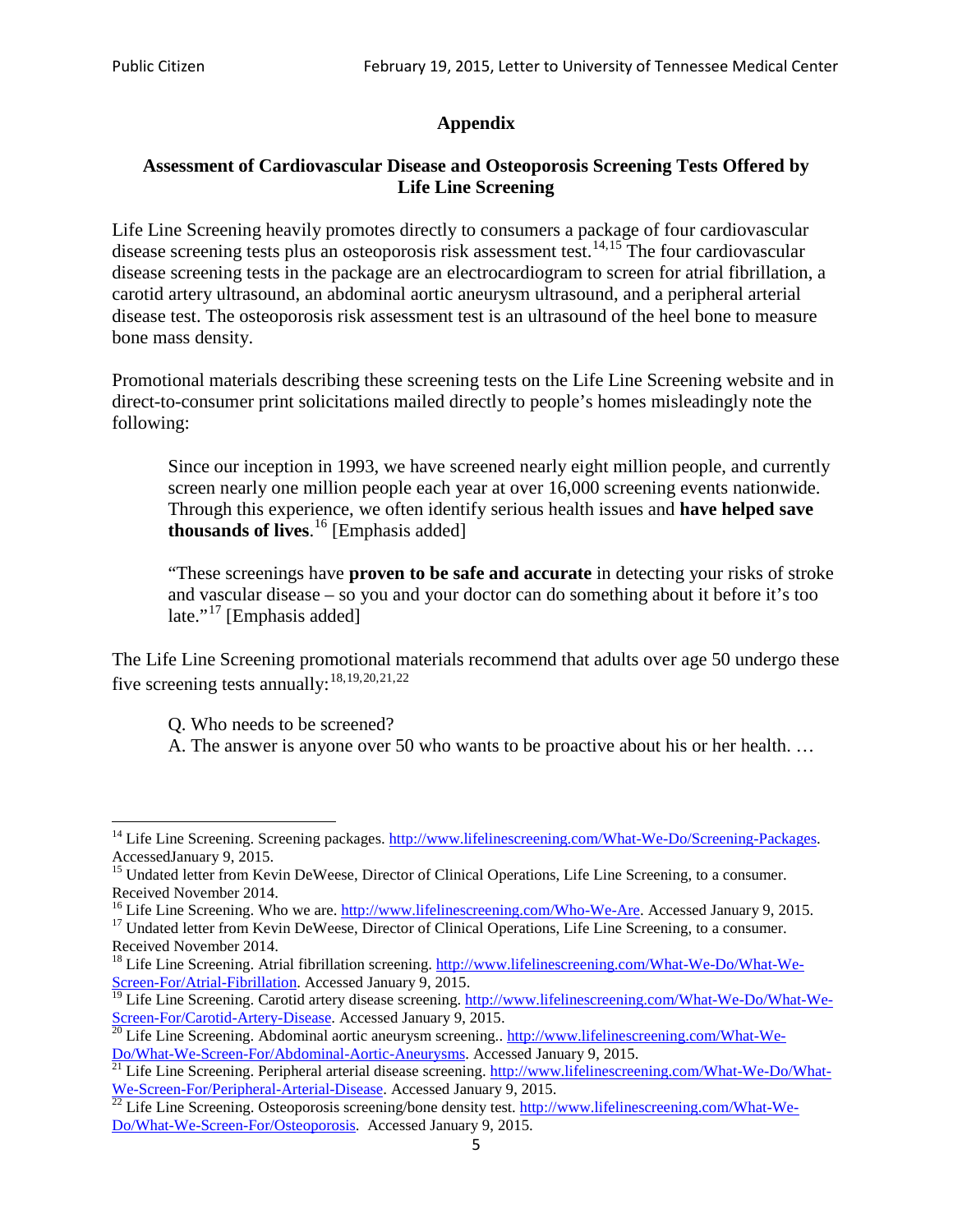However if you have a family history of stroke or heart disease, or if you have high risk factors such as being overweight, high cholesterol, smoking, or lack exercise you may wish to be screened, even if you are in your  $40^\circ$ s.<sup>[23](#page-5-0)</sup>

Life Line Screening's primary package is offered at a price of \$149, purportedly providing consumers a "savings of \$181."<sup>[24](#page-5-1)</sup>

Life Line Screening seeks to prompt asymptomatic individuals for whom screening for asymptomatic cardiovascular disease and osteoporosis is *not clinically indicated* to undergo screening by using inappropriate direct-to-consumer advertisements and solicitations that target consumer fear about having undetected, potentially life-threatening diseases.<sup>[25](#page-5-2)</sup> Examples of such statements found on Life Line Screening's website and print solicitation materials include the following:

- Website: "The absence of risk factors does **not** guarantee that a person will not die from a heart attack. In fact, 1 in 3 people who develop a myocardial infarction (MI) will not have any of the conventional risk factors, which include smoking, unhealthy diet, obesity, physical inactivity, high blood pressure, diabetes and raised lipids."[26](#page-5-3) [Emphasis in original]
- Website: "Similarly, **80% – 85% of strokes occur without warning in asymptomatic patients**, so they can only be significantly reduced by finding and treating the disease before it happens."<sup>[27](#page-5-4)</sup> [Emphasis added]
- Website: "Abdominal aortic aneurysms pose a threat because **they are usually silent until a medical emergency occurs**."[28](#page-5-5) [Emphasis added]
- Website: "**Aneurysms are a health risk because they can burst or rupture. A ruptured aneurysm can cause severe internal bleeding, which can lead to shock or even death.**"<sup>[29](#page-5-6)</sup> [Emphasis in original]
- Website: "Your carotid arteries are the two large blood vessels in your neck that supply blood to your brain. When these arteries become clogged with cholesterol, they become

<span id="page-5-0"></span><sup>&</sup>lt;sup>23</sup> Life Line Screening. Questions  $\&$  answers about Life Line Screening. Enclosure to undated letter from Kevin DeWeese, Director of Clinical Operations, Life Line Screening, to a consumer. Received November 2014.

<span id="page-5-1"></span><sup>&</sup>lt;sup>24</sup> Undated letter from Kevin DeWeese, Director of Clinical Operations, Life Line Screening, to a consumer. Received November 2014.

<span id="page-5-2"></span><sup>25</sup> Lovett KM, Liang BA. Direct-to-consumer cardiac screening and suspect risk evaluation. *JAMA*.  $2011;305(24):2567-2568$ .<br><sup>26</sup> Life Line Screening. The benefits of ultrasound screening in key cardiovascular disease areas.

<span id="page-5-3"></span>[http://www.lifelinescreeningresearch.com/the-benefits-of-ultrasound-screening/.](http://www.lifelinescreeningresearch.com/the-benefits-of-ultrasound-screening/) Accessed January 9, 2015.<br><sup>28</sup> Life Line Screening. Abdominal aortic aneurysm screening. [http://www.lifelinescreening.com/What-We-](http://www.lifelinescreening.com/What-We-Do/What-We-Screen-For/Abdominal-Aortic-Aneurysms)

<span id="page-5-5"></span><span id="page-5-4"></span>[Do/What-We-Screen-For/Abdominal-Aortic-Aneurysms.](http://www.lifelinescreening.com/What-We-Do/What-We-Screen-For/Abdominal-Aortic-Aneurysms) Accessed January 9, 2015. <sup>29</sup> Life Line Screening. Abdominal aortic aneurysm (AAA).

<span id="page-5-6"></span>[http://www.lifelinescreening.com/~/media/Files/US/pdfs/FactSheetAAAupdated.ashx.](http://www.lifelinescreening.com/~/media/Files/US/pdfs/FactSheetAAAupdated.ashx) Accessed January 9, 2015.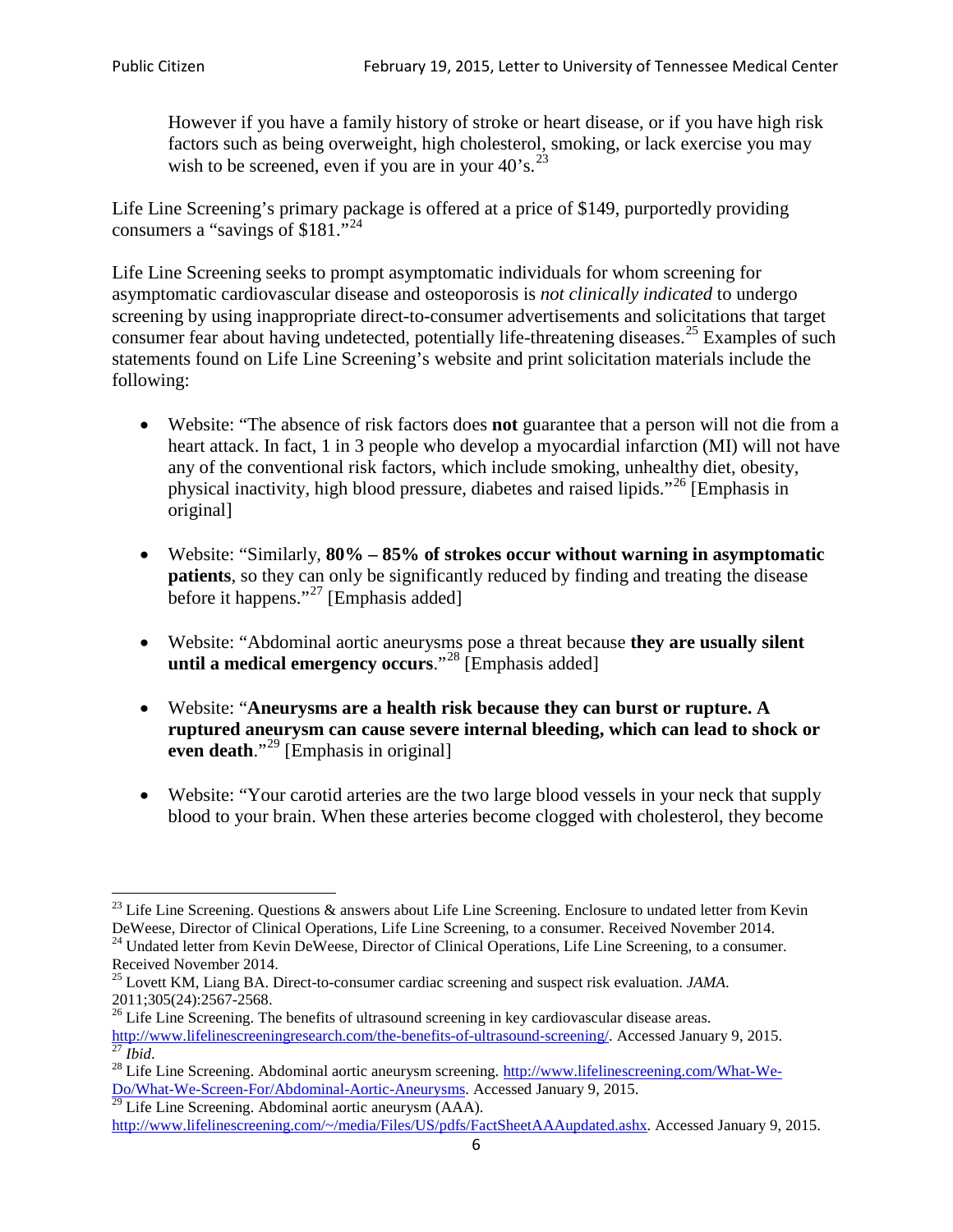**dangerously narrow**. **If a blood clot occurs in the carotid arteries, then blood cannot reach your brain and a stroke can result**. "<sup>[30](#page-6-0)</sup> [Emphasis added]

- Website: "A ruptured aortic aneurysm can cause massive internal bleeding and requires prompt emergency treatment to prevent death. **It is estimated that 80% of people with a ruptured aneurysm will die, and that many of these will die before being able to reach a hospital.**"<sup>[31](#page-6-1)</sup> [Emphasis added]
- Website: "As we age, bones begin to break down faster than new bone can be formed. Osteoporosis removes minerals from bones until they become so weak and brittle that they fracture very easily. Actions such as bending to pick up a newspaper, lifting a vacuum, or even coughing can cause a fracture. **Some fractures, such as hip fractures, may require hospitalization or major surgery, and may result in disability or even**  death."<sup>[32](#page-6-2)</sup> [Emphasis added]
- Direct-to-consumer letter: "These screenings have proven to be safe and accurate in detecting **your risks of stroke and vascular disease** – so you and your doctor **can do something about it before it's too late.**"<sup>[33](#page-6-3)</sup> [Emphasis added]
- Direct-to-consumer letter: "The lifetime risk of stroke for middle-aged men and women is 1 in 5 for women and 1 in 6 for men, and **it takes a terrible toll on families**."[34](#page-6-4) [Emphasis added]
- Direct-to-consumer letter: "Life Line Screening has conducted nearly 8 million screenings, and customers sometimes tell us they feel the **screenings saved their**  lives."<sup>[35](#page-6-5)</sup> [Emphasis added]
- Direct-to-consumer letter:  $36$  "What's inside your arteries?" [Emphasis in original]

As discussed below, a review of current evidence-based guidelines and relevant scientific literature fails to provide support for use of these five tests — individually or together as a package — for widespread screening of asymptomatic individuals in the general adult population over age 50 on a one-time basis, let alone annually. For many individuals, the risks of harm outweigh the benefits of the testing. Moreover, since the tests are not clinically indicated for most people being screened, and since many people will undergo additional unnecessary testing, these screenings are resulting in financial harm to many individuals.

<span id="page-6-0"></span><sup>&</sup>lt;sup>30</sup> Life Line Screening. Carotid artery disease screening. [http://www.lifelinescreening.com/What-We-Do/What-We-](http://www.lifelinescreening.com/What-We-Do/What-We-Screen-For/Carotid-Artery-Disease)[Screen-For/Carotid-Artery-Disease.](http://www.lifelinescreening.com/What-We-Do/What-We-Screen-For/Carotid-Artery-Disease) Accessed January 9, 2015.<br><sup>31</sup> *Ibid.* 32 Life Line Screening. Osteoporosis screening/bone density test. [http://www.lifelinescreening.com/What-We-](http://www.lifelinescreening.com/What-We-Do/What-We-Screen-For/Osteoporosis)

<span id="page-6-2"></span><span id="page-6-1"></span>[Do/What-We-Screen-For/Osteoporosis.](http://www.lifelinescreening.com/What-We-Do/What-We-Screen-For/Osteoporosis) Accessed January 9, 2015. <sup>33</sup> Undated letter from Kevin DeWeese, Director of Clinical Operations, Life Line Screening, to a consumer.

<span id="page-6-3"></span>Received November 2014.<br><sup>34</sup> Ibid.

<span id="page-6-4"></span>

<span id="page-6-5"></span><sup>34</sup> *Ibid*. 35 *Ibid*. 36 *Ibid*.

<span id="page-6-6"></span>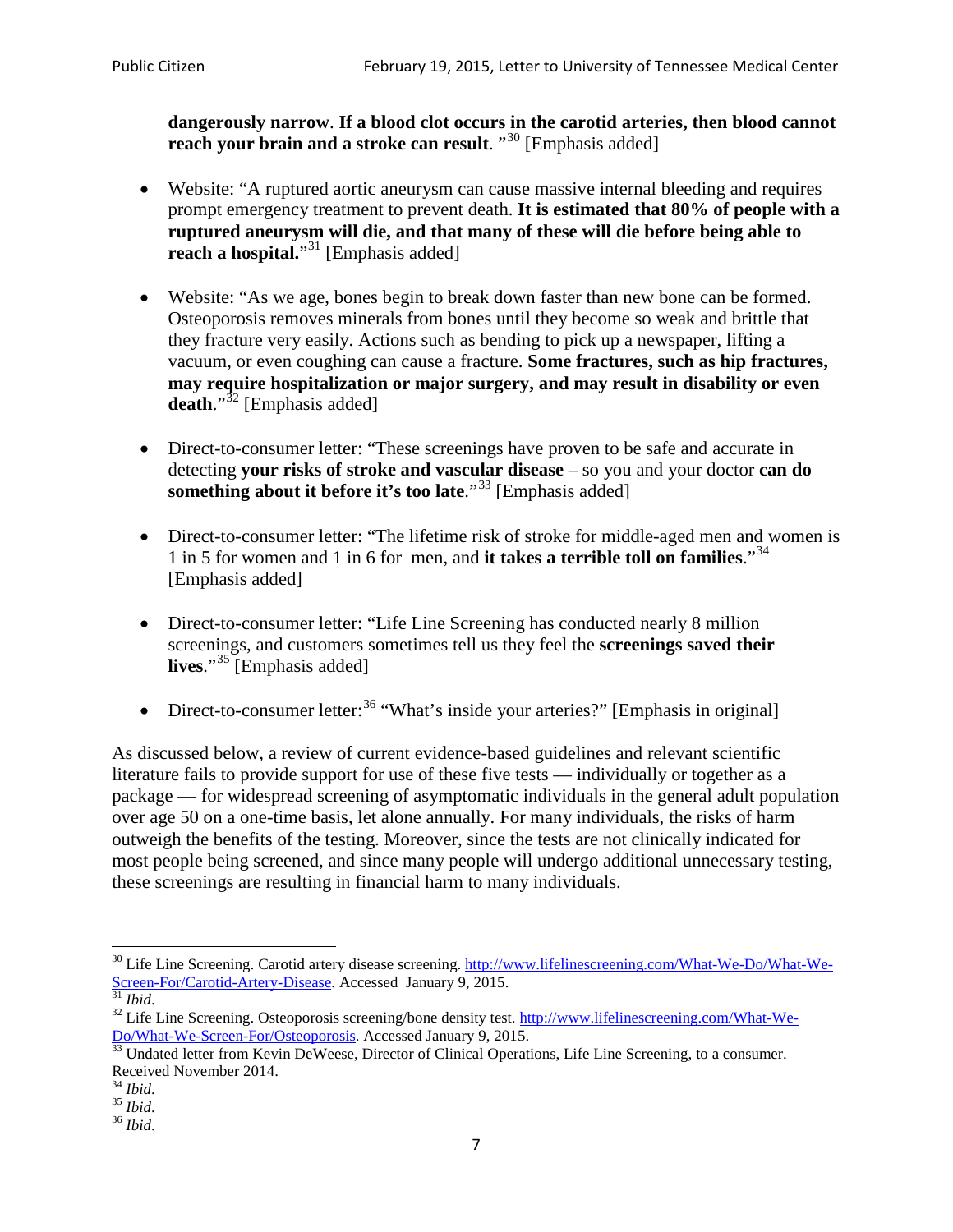Although the following screening tests sound appealing, each one either: (a) clinically benefits only appropriately selected high-risk groups of patients (rather than *all* adults over age 50); or (b) has not been scientifically proven to provide any clinically meaningful benefit to anyone. Widespread and indiscriminate use of these tests is likely to be harmful to large numbers of individuals in the general, asymptomatic population by yielding a significant number of falsepositive test results, leading to subsequent unnecessary diagnostic procedures and treatments, associated adverse effects of those procedures and treatments, and unwarranted anxiety in tested individuals. In addition, some individuals undergoing inappropriate screening will have truepositive abnormal results, but the abnormalities found will never cause symptoms or death, leading to overdiagnosis.

## **A. Atrial fibrillation screening with electrocardiogram (ECG):**

The Life Line Screening online promotional materials state:<sup>[37](#page-7-0)</sup>

Atrial Fibrillation is the most common type of heart arrhythmia (abnormal heartbeat). It occurs when the heart's upper chambers (the atria) beat irregularly or quiver. Without an effective heartbeat blood isn't pumped completely out of the atria, causing blood to pool and possibly clot. A clot can travel to other parts of the body, including the brain, where it may result in stroke.

Screening for Atrial Fibrillation

• A non-invasive procedure used to detect irregular heartbeat (a major risk factor for stroke), an Atrial Fibrillation screening is performed by attaching [ECG] electrodes above your wrists and ankles.

Who should have an atrial fibrillation screening?

• Anyone with risk factors for stroke, atrial fibrillation or carotid artery disease

How often should I get an atrial fibrillation screening?

• Annually

<span id="page-7-1"></span>However, we are not aware of any major medical professional organization that endorses widespread screening of asymptomatic patients younger than age 65 for atrial fibrillation. In addition, atrial fibrillation can be detected in most patients who have the condition simply by checking for an irregularly irregular pulse during a physical exam.

In 2011, the American Heart Association (AHA) and the American Stroke Association (ASA) jointly issued updated evidence-based guidelines for the primary prevention of stroke.<sup>[38](#page-7-1)</sup> The

<span id="page-7-0"></span><sup>&</sup>lt;sup>37</sup> Life Line Screening. Atrial fibrillation screening. [http://www.lifelinescreening.com/What-We-Do/What-We-](http://www.lifelinescreening.com/What-We-Do/What-We-Screen-For/Atrial-Fibrillation)[Screen-For/Atrial-Fibrillation.](http://www.lifelinescreening.com/What-We-Do/What-We-Screen-For/Atrial-Fibrillation) Accessed January 9, 2015.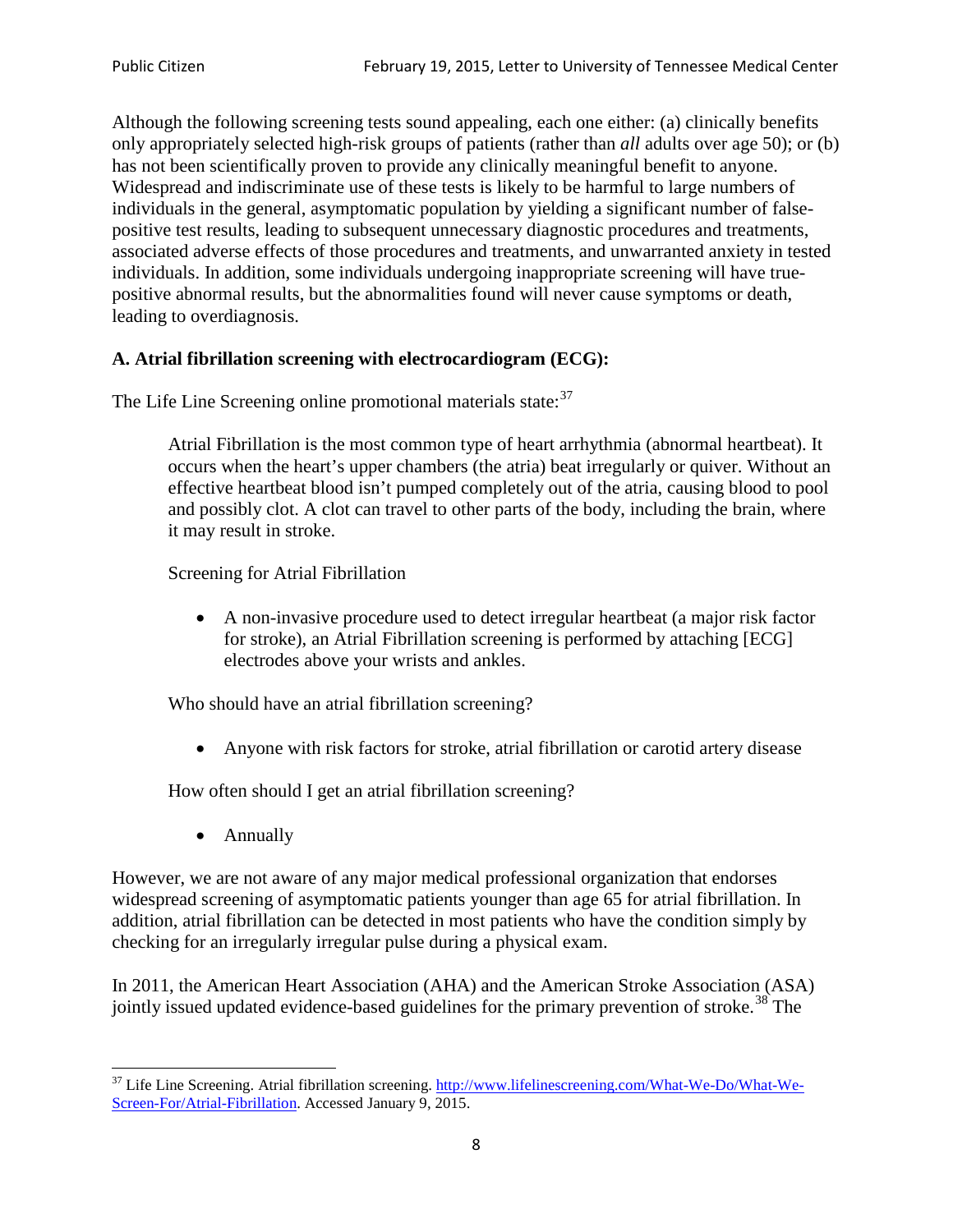American Academy of Neurology (AAN) affirmed the value of these guidelines. The 2011 AHA/ASA guidelines provided the following recommendation regarding screening for atrial fibrillation:

Active screening for atrial fibrillation in patients >65 years of age in primary care settings using pulse taking followed by an ECG as indicated can be useful.

In 2014, the AHA and the ASA issued updated evidence-based guidelines for the primary prevention of stroke.<sup>[39](#page-8-0)</sup> The AAN again affirmed the value of the updated guidelines, and the American Association of Neurological Surgeons, the Congress of Neurological Surgeons and the Preventive Cardiovascular Nurses Association endorsed them. The update provided the following recommendation regarding screening for atrial fibrillation:

Active screening for AF in the primary care setting in patients >65 years of age by pulse assessment followed by ECG as indicated can be useful.

In 2010 and 2012, the European Society of Cardiology issued evidence-based guidelines that similarly recommended that patients ages 65 and older be screened for atrial fibrillation by their primary health care providers by checking the pulse, followed by an ECG in case of irregularity. $40,41$  $40,41$ 

# **B. Stroke/Carotid Artery Ultrasound:**

The Life Line Screening online promotional materials state:<sup>[42](#page-8-3)</sup>

Your carotid arteries are the two large blood vessels in your neck that supply blood to your brain. When these arteries become clogged with cholesterol, they become dangerously narrow. If a blood clot occurs in the carotid arteries, then blood cannot reach your brain and a stroke can result. …

<sup>&</sup>lt;sup>38</sup> Goldstein LB, Bushnell CD, Adams RJ, et al. Guidelines for the primary prevention of stroke: A guideline for healthcare professionals from the American Heart Association/American Stroke Association. *Stroke*.

<sup>2011;42(2):517-584.</sup> [see page 1 for title, authors, ANA affirmation; see page 21 for recommendation]

<span id="page-8-0"></span> $\frac{2011,42(2)(317,601)}{39}$  Meschia JF, Bushnell C, Goden-Albala B, et al. Guidelines for the primary prevention of stroke: A statement for healthcare professionals from the American Heart Association/American Stroke Association. *Stroke*.

<sup>2014;45(12):3754-3832.</sup> [see page 1 for title, authors, ANA affirmation and other endorsements; see page 24 for recommendation]

<span id="page-8-1"></span><sup>40</sup> Camm AJ, Kirchhof P, Lip GYH, et al. Guidelines for the management of atrial fibrillation: The Task Force for the Management of Atrial Fibrillation of the European Society of Cardiology (ESC). *Eur Heart J*. 2010;31:2369- 2429. [See page 50]

<span id="page-8-2"></span><sup>41</sup> Camm AJ, Lip GYH, De Caterina R, et al. 2012 focused update of the ESC Guidelines for the management of atrial fibrillation: An update of the 2010 ESC Guidelines for the management of atrial fibrillation. *Eur Heart J*.

<span id="page-8-3"></span><sup>&</sup>lt;sup>2012</sup>;23(21):2719-2747. [See page 2733] 42 Life Line Screening. [http://www.lifelinescreening.com/What-We-Do/What-We-](http://www.lifelinescreening.com/What-We-Do/What-We-Screen-For/Carotid-Artery-Disease)[Screen-For/Carotid-Artery-Disease.](http://www.lifelinescreening.com/What-We-Do/What-We-Screen-For/Carotid-Artery-Disease) Accessed January 9, 2015.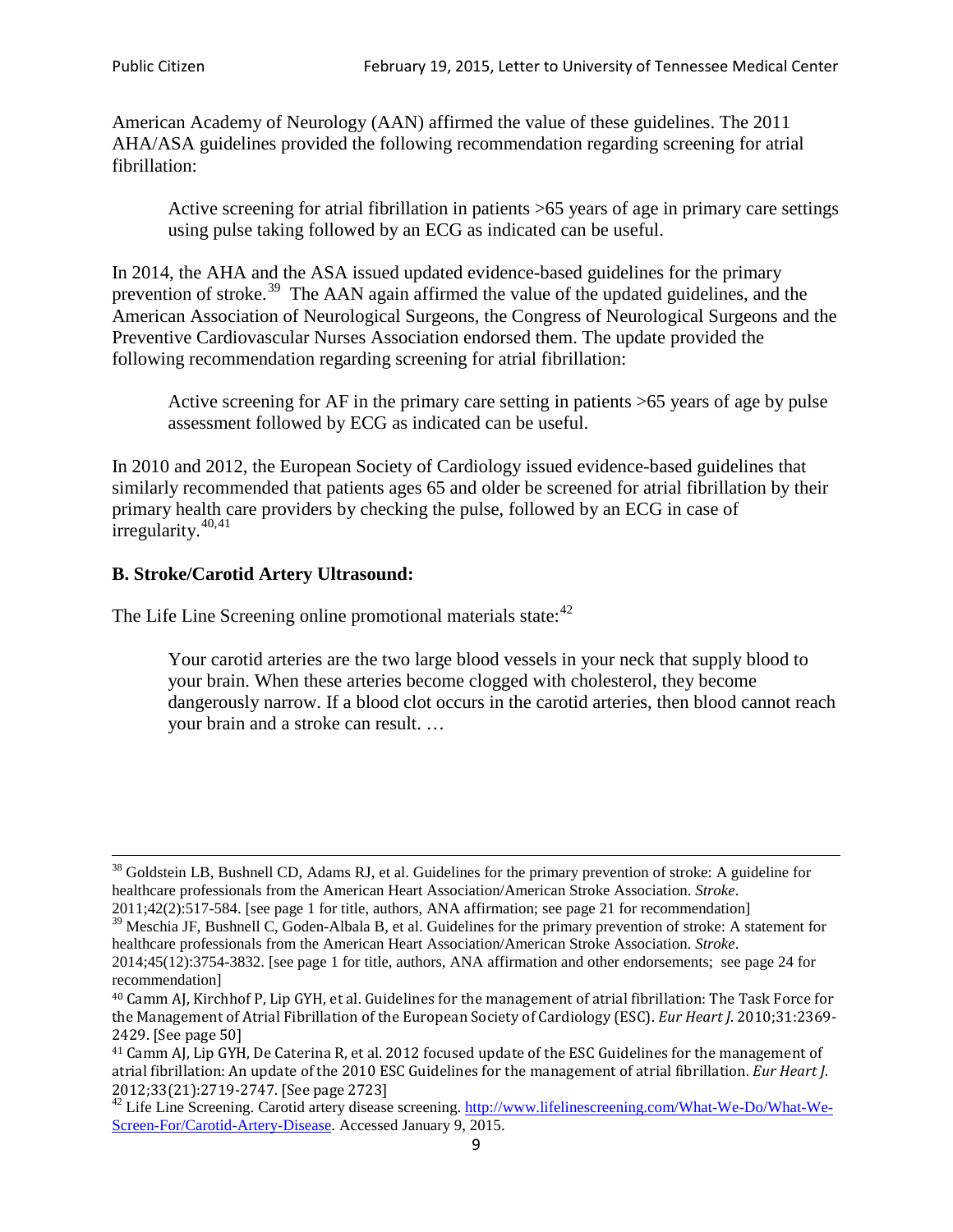Carotid Artery Disease (Plaque) Screening

• Simple, painless and non-invasive, this screening uses cutting-edge Doppler color flow ultrasound technology to create images of the carotid arteries while also measuring blood flow through them.

Who should have a carotid artery screening?

- Anyone over age 50
- Anyone over age 40 with risk factors

How often should I get a carotid artery screening?

• Annually

However, several major medical professional organizations affirmatively recommend *against* indiscriminate screening with carotid artery ultrasounds in low-risk, asymptomatic individuals, and we are not aware of any major medical professional organization that endorses such screening.

Good evidence indicates that although stroke is a leading cause of death and disability in the United States, a relatively small proportion of all disabling, unheralded strokes are due to carotid artery disease. Studies also suggest that only about 1 percent of the general population older than 65 has severe carotid artery stenosis (60 to 90 percent narrowing).<sup>[43](#page-9-0)</sup> Carotid artery stenosis is more prevalent in older adults, smokers, those with hypertension and those with heart disease; unfortunately, research has not found any single risk factor or clinically useful risk stratification tool that can reliably and accurately distinguish people who have clinically important carotid artery stenosis from those who do not.<sup>[44](#page-9-1)</sup>

In 2006, the AHA and the ASA issued a series of evidence-based guidelines for the primary prevention of stroke.[45](#page-9-2) The value of the guidelines was affirmed by the AAN. Although the guidelines did not include a specific recommendation about screening the general population for asymptomatic carotid stenosis, they did state the following:

Although highly selected patients may benefit, screening of general populations for asymptomatic carotid stenosis is unlikely to be cost-effective. The cost-effectiveness of even a one-time screening approach would be highly dependent on the ability to identify a group of persons with a high pretest likelihood of having high-grade asymptomatic disease, the availability of a screening test with a very high sensitivity and specificity when used on a side-scale basis, and very low perioperative complication rates.

<span id="page-9-0"></span> $^{43}$  U.S. Preventive Services Task Force. Screening for carotid artery stenosis: U.S. Preventive Services Task Force recommendation statement. Ann Intern Med. 2007;147(12):854-859.

<span id="page-9-2"></span><span id="page-9-1"></span><sup>&</sup>lt;sup>44</sup> *Ibid*. <sup>45</sup> Goldstein LB, Adams R, Alberts MJ, et al. Primary prevention of ischemic stroke: A guideline from the American <sup>45</sup> Goldstein LB, Adams R, Alberts MJ, et al. Primary prevention of ischemic stroke: A guide Heart Association/American Stroke Association Stroke Council. *Stroke*. 2006;37(6):1583-633.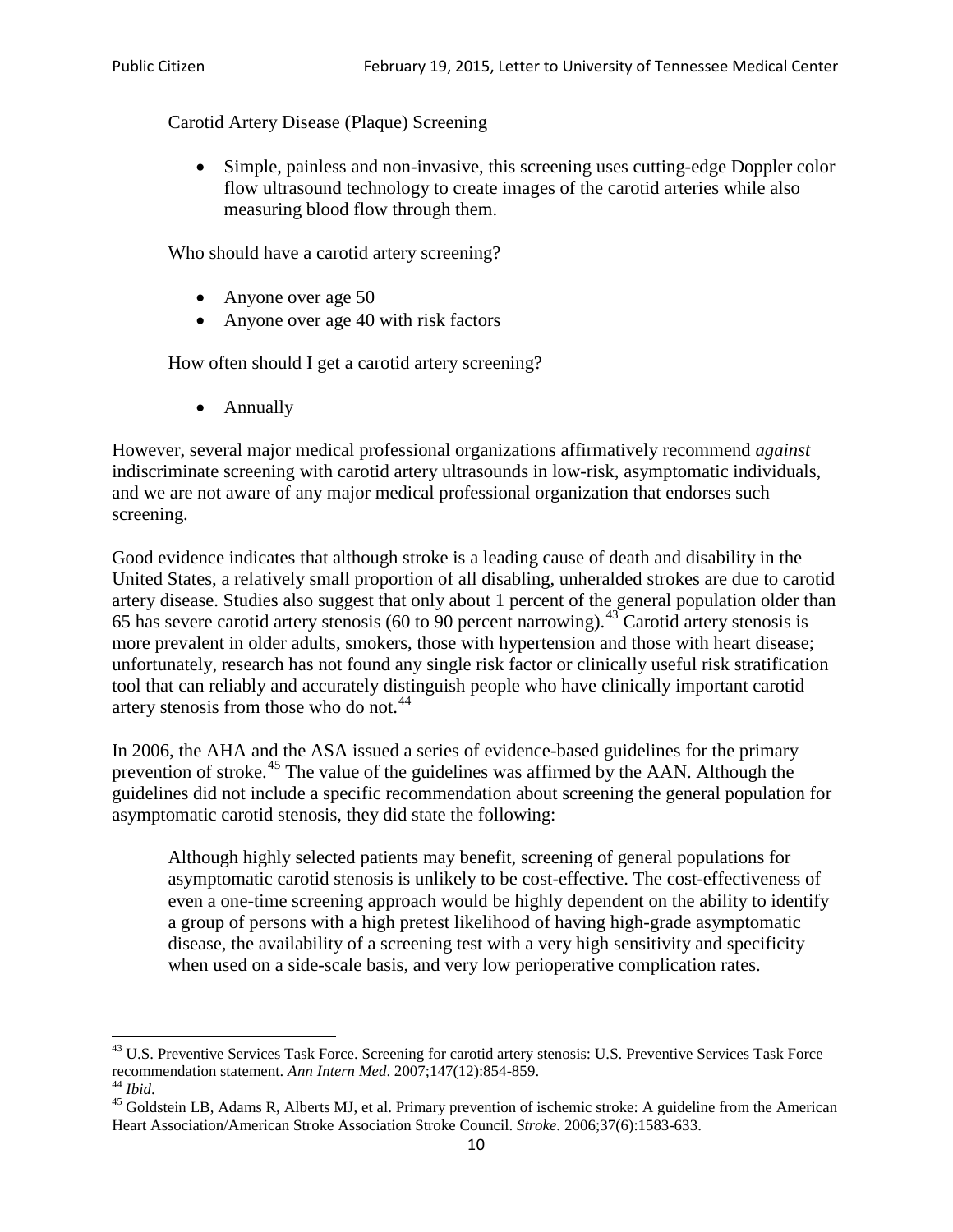These conditions for cost-effective screening are not met for carotid artery ultrasound screening of asymptomatic individuals in the general population, as discussed below.

In 2011, the AHA and the ASA issued updated guidelines for the primary prevention of stroke, the value of which was again affirmed by the  $AAN<sup>46</sup>$  $AAN<sup>46</sup>$  $AAN<sup>46</sup>$ . The updated guidelines stated the following:

Population screening for asymptomatic carotid artery stenosis is not recommended.

In 2014, the AHA and the ASA issued updated guidelines for the primary prevention of stroke. $47$ The AAN again affirmed the value of the updated guidelines, and the American Association of Neurological Surgeons, the Congress of Neurological Surgeons, and the Preventive Cardiovascular Nurses Association endorsed them. The updated guidelines stated the following:

Screening low-risk populations for asymptomatic carotid artery stenosis is not recommended.

In 2007, the U.S. Preventive Services Task Force (USPSTF) issued an evidence-based grade D recommendation *against* screening for asymptomatic carotid artery stenosis in the general population.[48](#page-10-2) In making this a grade D recommendation, the USPSTF concluded with moderate certainty that for individuals with asymptomatic carotid artery stenosis, the benefits of screening do not outweigh the harms. It noted, in particular, the following:

#### **Importance**

Good evidence indicates that although stroke is a leading cause of death and disability in the United States, a relatively small proportion of all disabling, unheralded strokes is due to [carotid artery stenosis].

#### **Detection**

The most feasible screening test for severe [carotid artery stenosis] (for example, 60% to 99% stenosis) is duplex ultrasonography. Good evidence indicates that this test has moderate sensitivity and specificity and yields many false-positive results. A positive result on duplex ultrasonography is often confirmed by digital subtraction angiography, which is more accurate but can cause serious adverse events. Noninvasive confirmatory tests, such as magnetic resonance angiography, involve some inaccuracy. Given these facts, some people with false-positive test results may receive unnecessary invasive carotid endarterectomy surgery.

<span id="page-10-0"></span><sup>&</sup>lt;sup>46</sup> Goldstein LB, Bushnell CD, Adams RJ, et al. Guidelines for the primary prevention of stroke: A guideline for healthcare professionals from the American Heart Association/American Stroke Association. *Stroke*.<br>2011;42(2):517-584. [see page 1 for title, authors, ANA affirmation; see page 25 for recommendation]

<span id="page-10-1"></span><sup>&</sup>lt;sup>47</sup> Meschia JF, Bushnell C, Goden-Albala B, et al. Guidelines for the primary prevention of stroke: A statement for healthcare professionals from the American Heart Association/American Stroke Association. *Stroke*. 2014;45(12):3754-3832. [see page 1 for title, authors, ANA affirmation and other endorsements; see page 30 for

recommendation]

<span id="page-10-2"></span><sup>&</sup>lt;sup>48</sup> U.S. Preventive Services Task Force. Screening for carotid artery stenosis: U.S. Preventive Services Task Force recommendation statement. *Ann Intern Med*. 2007;147(12):854-9.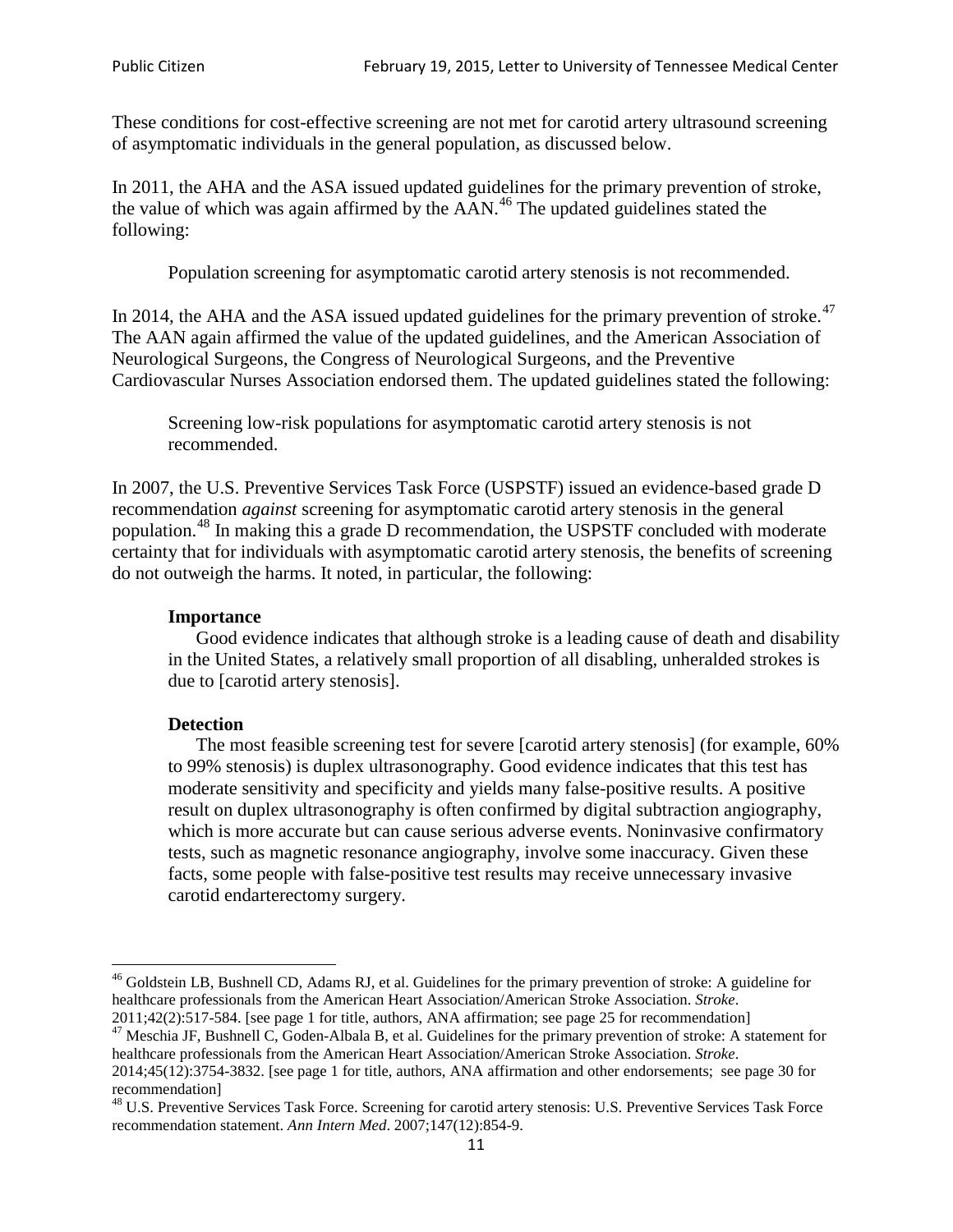### **Benefits of Detection and Early Intervention**

Good evidence indicates that in selected, high-risk trial participants with asymptomatic severe [carotid artery stenosis], carotid endarterectomy by selected surgeons reduces the 5-year absolute incidence of all strokes or perioperative death by approximately 5%. These benefits would be less among asymptomatic people in the general population. For the general primary care population, the benefits are judged to be no greater than small.

### **Harms of Detection and Early Intervention**

Good evidence indicates that both the testing strategy and the treatment with carotid endarterectomy can cause harms. A testing strategy that includes angiography will itself cause some strokes. A testing strategy that does not include angiography will cause some strokes by leading to carotid endarterectomy in people who do not have severe [carotid artery stenosis]. In excellent centers, carotid endarterectomy is associated with a 30-day stroke or mortality rate of about 3%; some areas have higher rates. These harms are judged to be no less than small.

In July 2014, the USPSTF issued an updated recommendation against screening for asymptomatic carotid artery stenosis in the general population.<sup>[49](#page-11-0)</sup> In reaffirming its prior recommendation, the USPSTF concluded with moderate certainty that the harms of screening for asymptomatic carotid artery stenosis outweigh the benefits. The USPSTF presented the following updated rationale: $50$ 

#### **Importance**

Stroke is a leading cause of death and disability in the United States. Although asymptomatic carotid artery stenosis is a risk factor for stroke, it causes a relatively small proportion of strokes.

#### **Detection**

The most feasible screening test for carotid artery stenosis (defined as 60% to 99% stenosis) is ultrasonography. Although adequate evidence indicates that this test has high sensitivity and specificity, in practice, ultrasonography yields many false-positive results in the general population, which has a low prevalence of carotid artery stenosis (approximately 0.5% to 1%). There are no externally validated, reliable tools that can determine who is at increased risk for carotid artery stenosis or for stroke when carotid artery stenosis is present. Adequate evidence indicates that the accuracy of screening by auscultation of the neck is poor.

## **Benefits of Detection and Early Intervention**

There is no direct evidence on the benefits of screening for carotid artery stenosis. Adequate evidence indicates that in selected trial participants with asymptomatic carotid artery stenosis, carotid endarterectomy (CEA) performed by selected surgeons reduces the absolute incidence of all strokes or perioperative death by approximately 3.5%

<span id="page-11-0"></span><sup>&</sup>lt;sup>49</sup> LeFevre on behalf of the U.S. Preventive Services Task Force. Screening for asymptomatic carotid artery stenosis: U.S. Preventive Services Task Force Recommendation Statement. *Ann Intern Med*. Published online July 8, 2014. doi:10.7326/M14-1333. <sup>50</sup> *Ibid*.

<span id="page-11-1"></span>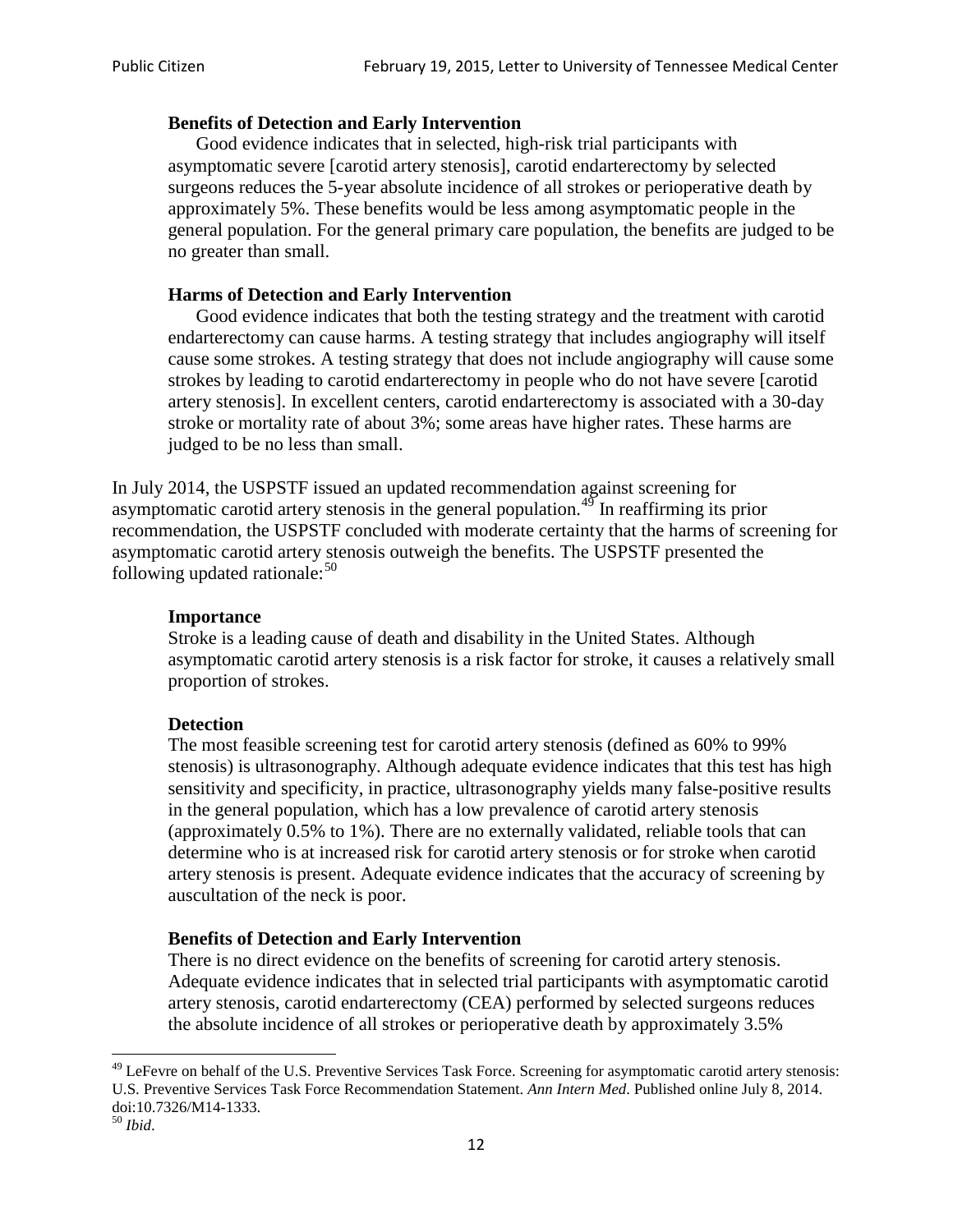compared with (outdated) medical management. However, this difference is probably smaller with current optimal medical management. The magnitude of these benefits would be smaller in asymptomatic persons in the general population. For the general primary care population, the magnitude of benefit is small to none. There is no evidence that identification of asymptomatic carotid artery stenosis leads to any benefit from adding or increasing medication doses (beyond current standard medical therapy for cardiovascular disease prevention).

### **Harms of Detection and Early Intervention**

Adequate evidence indicates that both the testing strategy for carotid artery stenosis and treatment with CEA can cause harms. Although screening with ultrasonography has few direct harms, all screening strategies, including those with or without confirmatory tests (that is, digital subtraction or magnetic resonance angiography), have imperfect sensitivity and specificity and could lead to unnecessary interventions and result in serious harms. In selected centers similar to those in the trials, CEA is associated with a 30-day stroke or mortality rate of approximately 2.4%; reported rates are as high as approximately 5% in low-volume centers and 6% in certain states. Myocardial infarctions are reported in 0.8% to 2.2% of patients after CEA. The 30-day stroke or mortality rate after carotid angioplasty and stenting (CAAS) is approximately 3.1% to 3.8%. The overall magnitude of harms of screening and subsequent treatment of asymptomatic carotid artery stenosis is small to moderate depending on patient population, surgeon, center volume, and geographic location.

In 2007, the American Society of Neuroimaging, with co-sponsorship by the Society of Vascular and Interventional Neurology, issued evidence-based recommendations on the screening of asymptomatic carotid artery disease in the general population and selected subsets of patients.<sup>[51](#page-12-0)</sup> These societies issued a grade E recommendation *against* screening for carotid artery stenosis in the general population or in a selected population based on age, gender or any other variable alone. The criteria for a grade E recommendation were that the prevalence of disease may be high or low but detection and treatment is documented to have no benefit, or prevalence of disease is low. They also issued a grade A recommendation that screening of selective subpopulations of adults age 65 or older with at least three cardiovascular risk factors (hypertension, coronary artery disease, current cigarette smoking or hyperlipidemia) needs to be considered. The criteria of a grade A recommendation were that the prevalence of disease is high and detection and treatment is of documented benefit.

In 2011, the Society for Vascular Surgery issued a position statement recommending ultrasound screening of carotid arteries only for high-risk individuals age 55 or older, taking into account cardiovascular risk factors, such as a history of hypertension, diabetes mellitus, smoking,

<span id="page-12-0"></span><sup>&</sup>lt;sup>51</sup> Qureshi AI, Alexandrov AV, Tegeler CH, et al. Guidelines for screening of extracranial carotid artery disease: a statement for healthcare professionals from the multidisciplinary practice guidelines committee of the American Society of Neuroimaging; cosponsored by the Society of Vascular and Interventional Neurology. *J Neuroimaging*. 2007;17(1):19-47.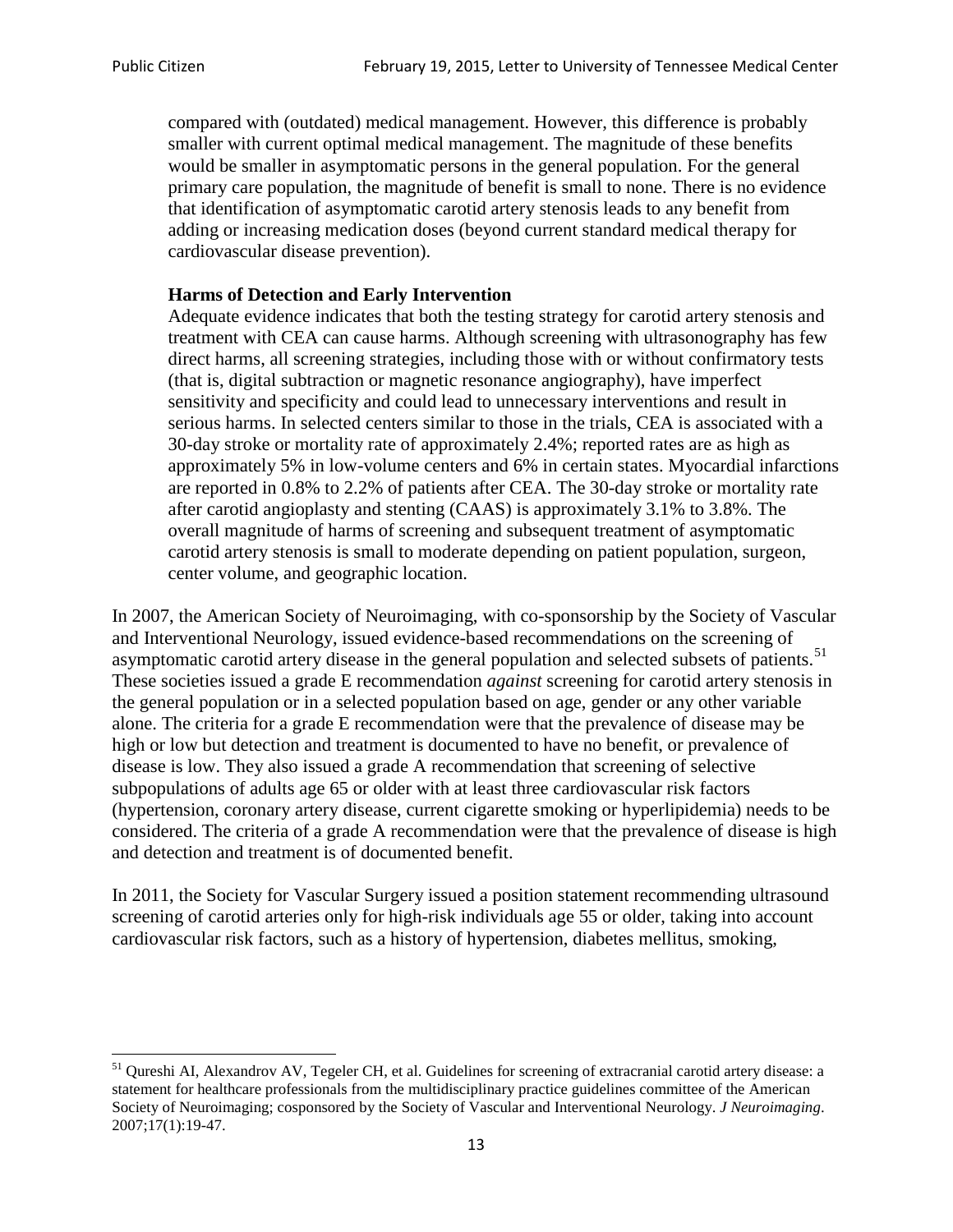hypercholesterolemia, or known cardiovascular disease.<sup>[52](#page-13-0)</sup> The position statement provided little substantive evidence to support this recommendation.

Thus, screening for carotid artery stenosis with ultrasound in the general, asymptomatic population has *not* been shown to significantly improve clinical outcomes, and numerous medical professional organizations strongly recommend against such screening.

### **C. Abdominal Aortic Aneurysm Ultrasound:**

The Life Line Screening online promotional materials state:<sup>[53](#page-13-1)</sup>

An Abdominal Aortic Aneurysm (AAA), a specific kind of aneurysm, is a condition in which the lining of the blood vessel called the aorta is enlarged within the abdomen. Abdominal aortic aneurysms pose a threat because they are usually silent until a medical emergency occurs.

The abdominal aorta is the largest blood vessel in the body and the main artery that originates in the heart. As the lining weakens from age and other risk factors, the vessel wall thins and expands. …

Screening for Aortic Aneurysms

• A painless, non-invasive procedure, an abdominal aortic aneurysm screening requires you to lie on your back while a technician uses ultrasound to take images and measurements of your abdominal aorta. …

Who should have an aortic aneurysm screening?

• Anyone with risk factors

How often should I get an aortic aneurysm screening?

• Annually

By definition, an AAA is present when aortic diameter equals or exceeds 3.0 cm (slightly more than one inch).<sup>[54](#page-13-2)</sup> Most people who have an AAA show no signs or symptoms until it ruptures. The strongest risk factor for *rupture* of an AAA is the aortic diameter.<sup>[55](#page-13-3)</sup> Thus, risk of AAA rupture rises with increasing size of the aneurysm. AAAs with a diameter between 3.0 and 3.9

<span id="page-13-0"></span><sup>&</sup>lt;sup>52</sup> Society for Vascular Surgery. SVS position statement on vascular screenings. January 2011. http://www.vascularweb.org/about/positionstatements/Pages/svs-position-statement-on-vascular-screening.aspx.<br>Accessed January 14, 2015.

<span id="page-13-1"></span>Accessed January 14, 2015.<br>
Sa Life Line Screening. Abdominal aortic aneurysm screening. http://www.lifelinescreening.com/What-We-<br>
Do/What-We-Screen-For/Abdominal-Aortic-Aneurysms. Accessed January 9, 2015.

<span id="page-13-2"></span> $\frac{54}{9}$  Fleming C, Whitlock EP, Beil TL, Lederle FA. Screening for abdominal aortic aneurysm: A best-evidence systematic review for the U.S. Preventive Services Task Force. *Ann Intern Med.* 2005;142(3):203-211.<br><sup>55</sup> Lederle FA, Johnson GR, Wilson SE, et al. Rupture rate of large abdominal aortic aneurysms in patients refusing

<span id="page-13-3"></span>or unfit for elective repair. *JAMA*. 2002;287(22):2968-2972.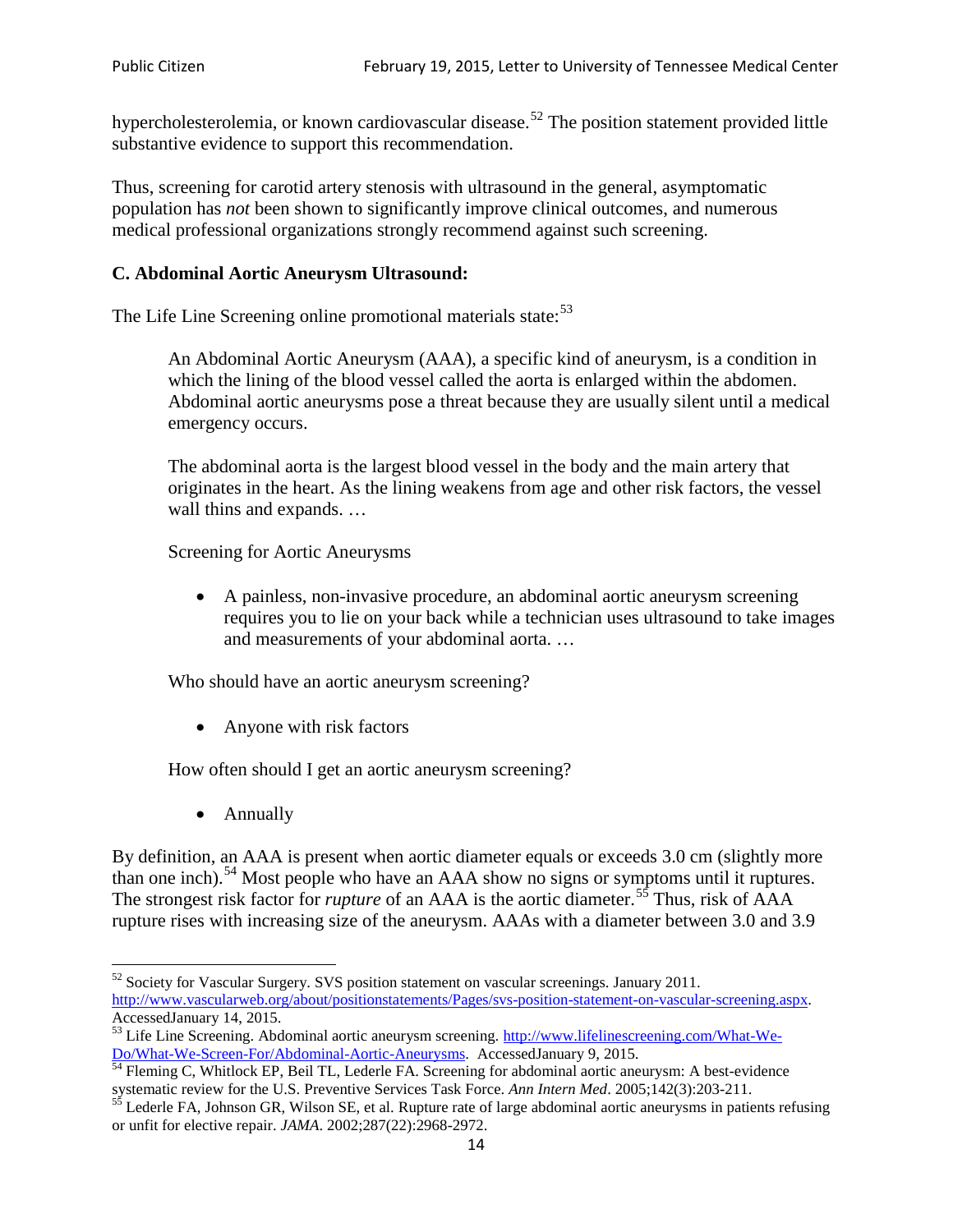cm have an essentially 0 percent annual rupture risk; those with between 4.0 and 4.9 cm have a 1 percent risk; and those between 5.0 and 5.9 cm have a 11 percent annual rupture risk.<sup>[56](#page-14-0)</sup>

In a study of an unselected general population in the U.K., the prevalence of AAA was six times greater in men than women for all age groups.<sup>[57](#page-14-1)</sup> For men not screened for  $AAA$ , almost all deaths from ruptured AAAs occurred after age 65, with more than half occurring before age 80.<sup>[58](#page-14-2)</sup> For women not screened for AAA, the majority of AAA-related deaths occurred after age 80.<sup>[59](#page-14-3)</sup>

Several major medical professional organizations affirmatively recommend one-time ultrasound screening for AAAs *only in certain high-risk individuals* given the epidemiology of AAAs described above, and we are not aware of any major medical professional organization that endorses indiscriminate ultrasound screening for AAAs in low-risk, asymptomatic individuals.

In 2005, the USPSTF issued the following evidence-based recommendations for AAA screening: $60$ 

(1) A grade B recommendation for one-time screening for AAA by ultrasonography in men age 65 to 75 who have ever smoked. In making this a grade [B recommendation,](http://www.uspreventiveservicestaskforce.org/uspstf/gradespre.htm#brec) the USPSTF offered the following rationale:

> The USPSTF found good evidence that screening for AAA and surgical repair of large AAAs ( $\geq$ 5.5 cm) in men age 65 to 75 years who have ever smoked (current and former smokers) leads to decreased AAA-specific mortality. There is good evidence that abdominal ultrasonography, performed in a setting with adequate quality assurance (that is, in an accredited facility with credentialed technologists), is an accurate screening test for AAA. There is also good evidence of important harms of screening and early treatment, including an increased number of surgeries with associated clinically significant morbidity and mortality, and short-term psychological harms. On the basis of the moderate magnitude of net benefit, the USPSTF concluded that the benefits of screening for AAA in men age 65 to 75 years who have ever smoked outweigh the harms.

(2) No recommendation for or against screening for AAA in men age 65 to 75 who have *never* smoked. In making this grade C recommendation, the USPSTF offered the following rationale:

> The USPSTF found good evidence that screening for AAA in men age 65 to 75 years who have never smoked leads to decreased AAA-specific mortality. There is, however, a lower prevalence of large AAAs in men who have never smoked

<span id="page-14-0"></span><sup>&</sup>lt;sup>56</sup> LeFevre ML on behalf of the U.S. Preventive Services Task Force. Screening for abdominal aortic aneurysm: U.S. Preventive Services Task Force recommendation statement. *Ann Intern Med*. Online June 24, 2014. doi:

<span id="page-14-1"></span><sup>10.7326/</sup>M14-1204.<br> $57$  Scott RA, Bridgewater SG, Ashton HA. Randomized clinical trial of screening for abdominal aortic aneurysm in women. *Br J Surg.* 2002;89(3):283-285.

<span id="page-14-4"></span><span id="page-14-3"></span>

<span id="page-14-2"></span><sup>&</sup>lt;sup>58</sup> *Ibid.*<br><sup>59</sup> *Ibid.* 2002;<br><sup>60</sup> U.S. Preventive Services Task Force. Screening for abdominal aortic aneurysm: Recommendation statement. *Ann Intern Med*. 2005;142(3):198-202.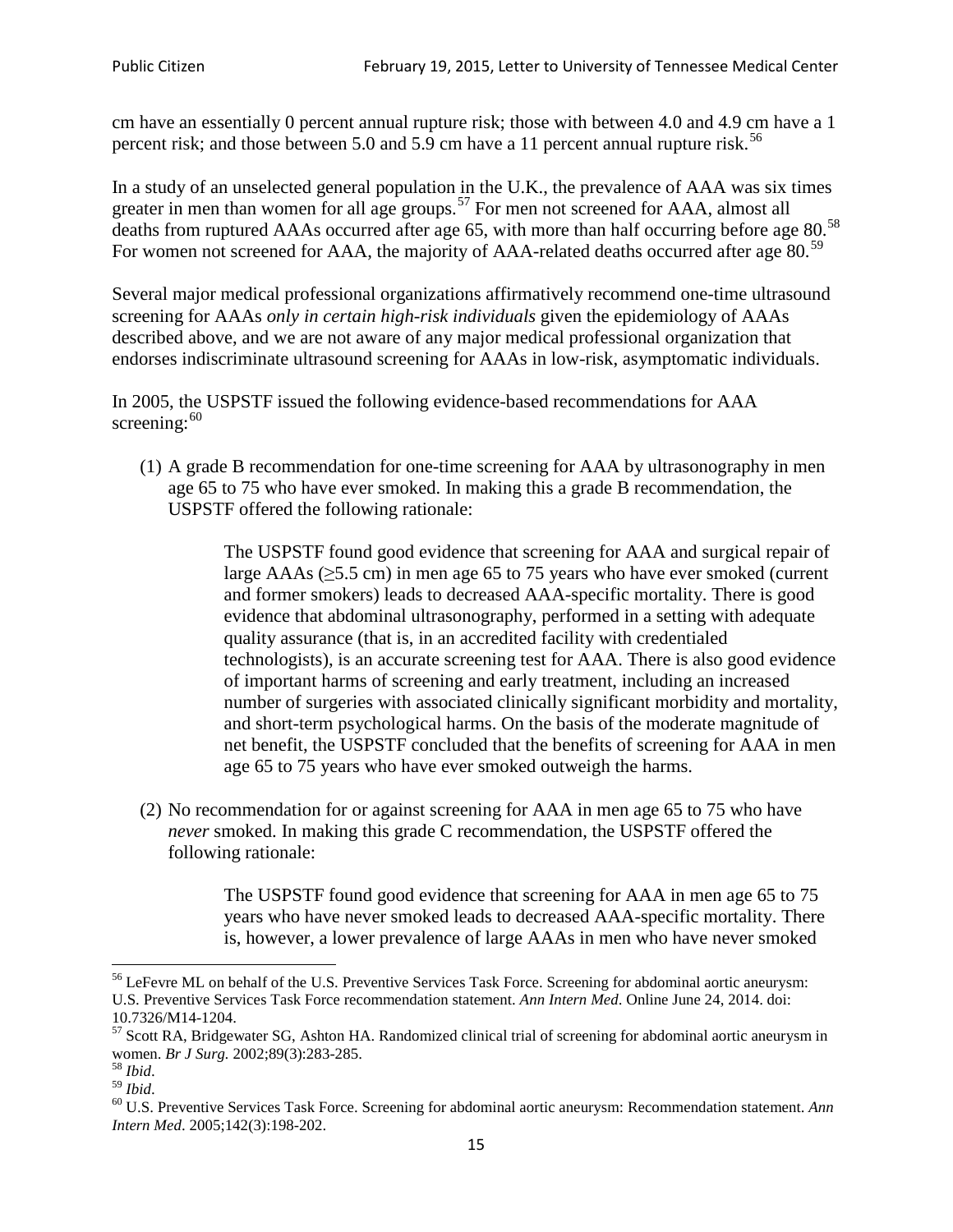compared with men who have ever smoked; thus, the potential benefit from screening men who have never smoked is small. There is good evidence that screening and early treatment lead to important harms, including an increased number of surgeries with associated clinically significant morbidity and mortality, and short-term psychological harms. The USPSTF concluded that the balance between the benefits and harms of screening for AAA is too close to make a general recommendation in this population.

(3) A grade D recommendation *against* routine screening for AAA in women. In making this a grade D recommendation, the USPSTF offered the following rationale:

> Because of the low prevalence of large AAAs in women, the number of AAArelated deaths that can be prevented by screening this population is small. There is good evidence that screening and early treatment result in important harms, including an increased number of surgeries with associated morbidity and mortality, and psychological harms. The USPSTF concluded that the harms of screening women for AAA therefore outweigh the benefits.

In June 2014, the USPSTF issued a revised recommendation statement, based on an updated review of the available evidence published between January 2004 and January 2013.<sup>[61](#page-15-0)</sup> The updated recommendations differ slightly from the 2005 recommendations and include the following: $62$ 

(1) A grade B recommendation for one-time screening for AAA with ultrasonography in men ages 65 to 75 who have ever smoked (no change from 2005). The USPSTF provided the following updated rationale for this unchanged recommendation:

> Four large, population-based, randomized, controlled trials (RCTs) show that invitation to 1-time screening for AAA is associated with reduced AAA-specific mortality in men. This benefit begins 3 years after testing and persists up to 15 years. In addition, risk reduction for AAA rupture and emergency surgery persists up to 10 to 13 years.

> In the 2 highest-quality trials, the relative reduction in AAA-specific mortality after 13 years was 42% to 66%. In the largest trial, where prevalence of AAA was approximately 5% in the screened group, screening was associated with an absolute risk reduction in death of 1.4 per 1000 men.

Abdominal aortic aneurysms are most prevalent in men who have ever smoked, occurring in approximately 6% to 7% of this population. This prevalence increases the importance of screening in these men because it maximizes the absolute benefit that could be achieved (that is, it improves the likelihood that

<span id="page-15-0"></span><sup>61</sup> Guirguis-Blake JM, Beil TL, Senger CA Whitlock EP. Ultrasonography screening for abdominal aortic aneurysms: A systematic review for the U.S. Preventive Services Task Force. *Ann Intern Med*. 2014;160(5):321- 329.

<span id="page-15-1"></span> $62$  LeFevre ML on behalf of the U.S. Preventive Services Task Force. Screening for abdominal aortic aneurysm: U.S. Preventive Services Task Force recommendation statement. *Ann Intern Med*. 2014;161(4):281-290..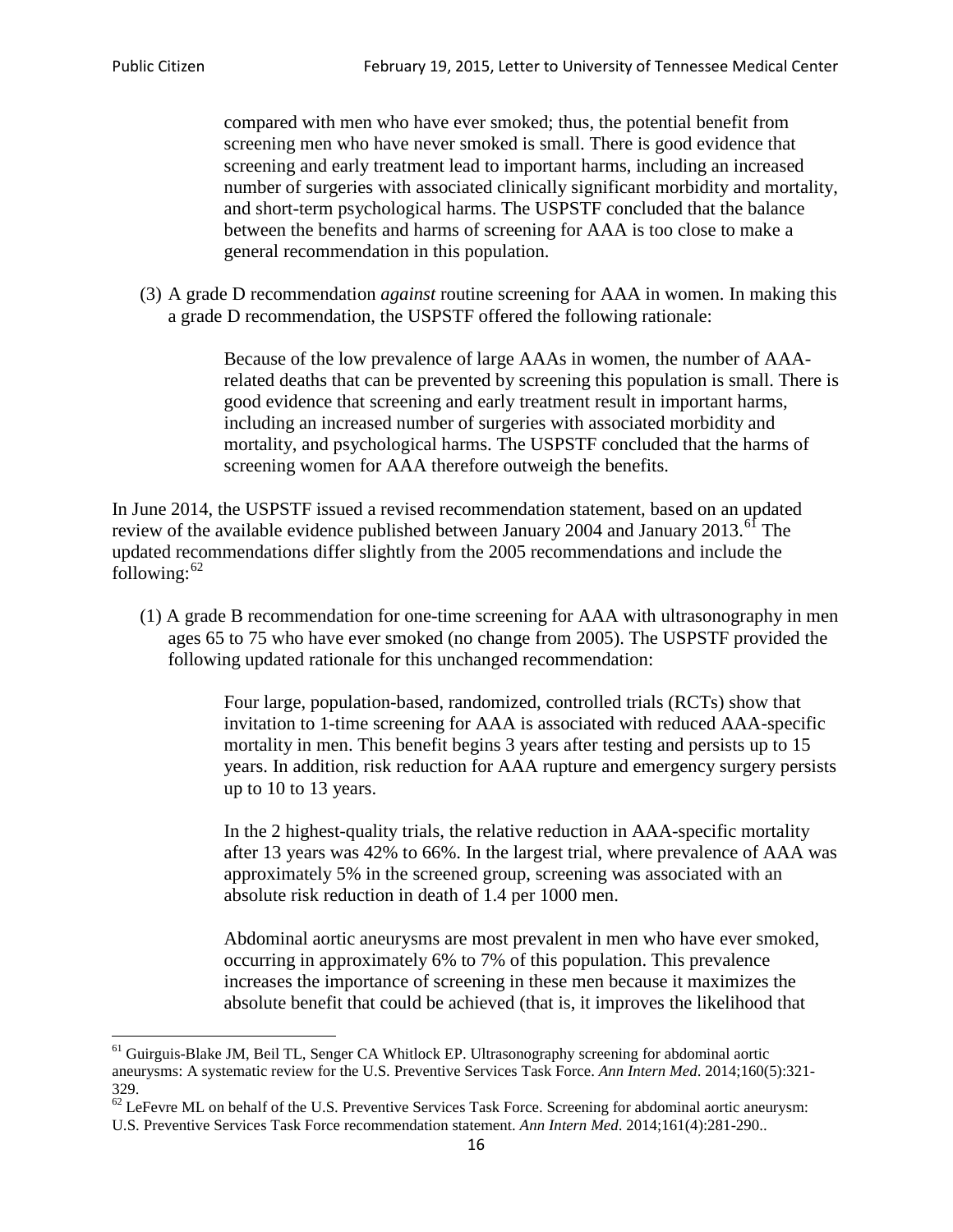men in this group will benefit from screening). Convincing evidence shows that 1-time screening with ultrasonography results in a moderate benefit in men aged 65 to 75 years who have ever smoked.

The USPSTF concluded with high certainty that screening for AAA with ultrasonography in men ages 65 to 75 who have ever smoked has a moderate net benefit.

(2) A grade C recommendation that clinicians *selectively* offer screening for AAA in men ages 65 to 75 who have never smoked rather than routinely screening all men in this group. Evidence indicates that the net benefit of screening all men ages 65 to 75 years who have never smoked is small. In determining whether this service is appropriate in individual cases, patients and clinicians should consider the balance of benefits and harms on the basis of evidence relevant to the patient's medical history, family history, other risk factors, and personal values. The USPSTF offered the following rationale for this new recommendation:

> Screening men overall reduces AAA-specific death, rupture, and emergency surgery. However, the lower prevalence of AAA in men who have never smoked (approximately 2%) substantially reduces the absolute benefit (that is, it greatly lowers the probability that men in this group will benefit from screening). Adequate evidence shows that 1-time screening for AAA with ultrasonography results in a small benefit in men aged 65 to 75 years who have never smoked.

The USPSTF also suggested the following clinical considerations with respect to this new recommendation:

Despite the demonstrated benefits of screening for AAA in men overall, the lower prevalence of AAA in male never-smokers versus male ever-smokers suggests that clinicians should consider a patient's risk factors and the potential for harm before screening for AAA rather than routinely offering screening to all male never-smokers. Important risk factors for AAA include older age and a firstdegree relative with an AAA; other risk factors include a history of other vascular aneurysms, coronary artery disease, cerebrovascular disease, atherosclerosis, hypercholesterolemia, obesity, and hypertension. Factors associated with a reduced risk for AAA include African American race, Hispanic ethnicity, and diabetes.

(3) An I statement concluding that the current evidence is insufficient to assess the balance of benefits and harms of screening for AAA in women ages 65 to 75 who have ever smoked. (An I statement means the USPSTF concludes that the current evidence is insufficient to assess the balance of benefits and harms of the service. Evidence may be lacking, of poor quality, or conflicting, and the balance of benefits and harms cannot be determined.) The USPSTF offered the following rationale for this draft statement:

> *Potential Preventable Burden.* A screening study in Sweden found that the prevalence of AAA in women aged 70 years was low (0.8%) for ever-smokers but increased to 2.0% for current smokers. A meta-analysis of individual-patient data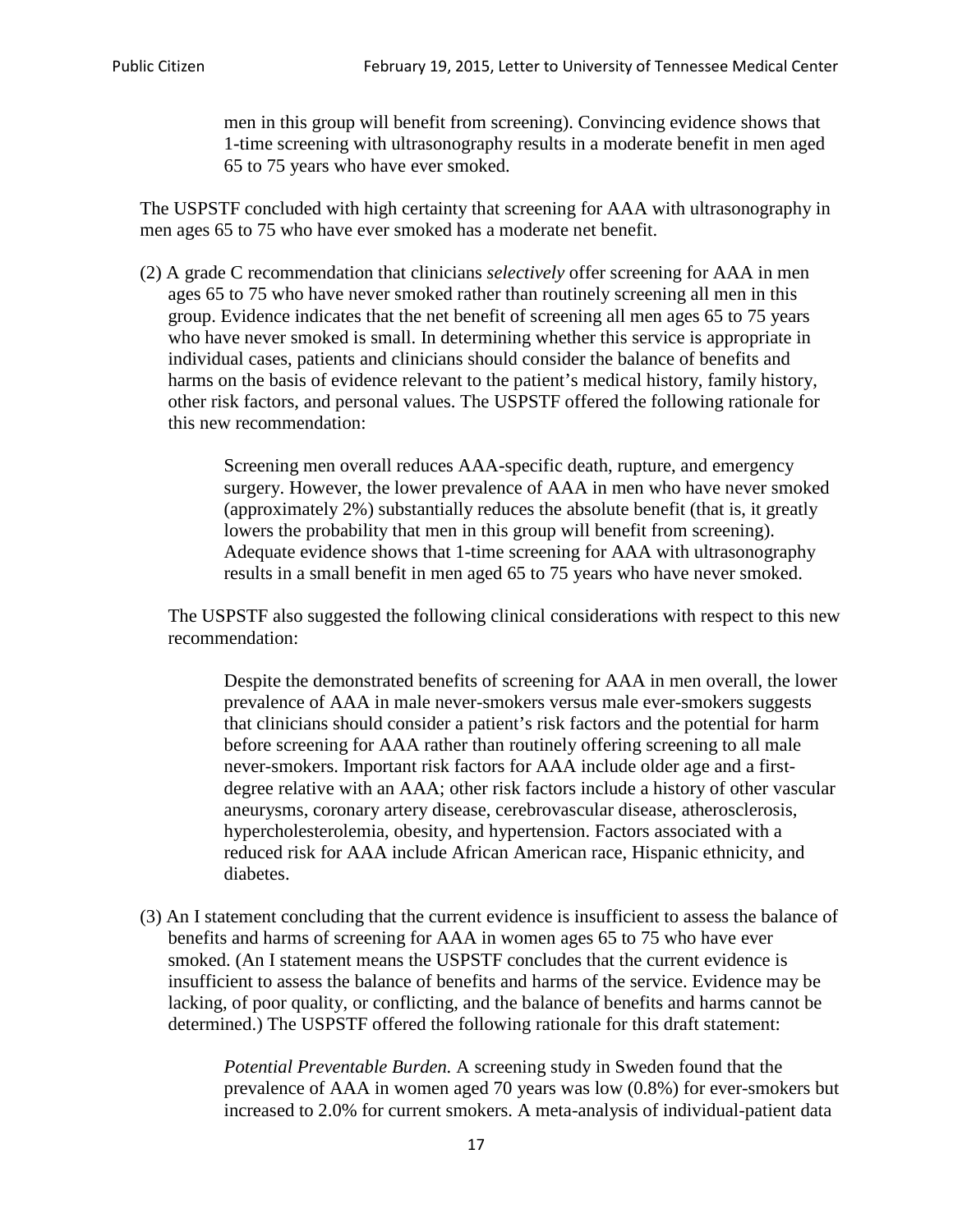found that women have a higher risk than men for AAA rupture at the same diameter (hazard ratio [HR], 3.76 [95% CI, 2.58 to 5.47]). However, AAAassociated deaths occur at an older age in women (at a time of increased competing causes of death and a declining benefit–risk ratio for operative interventions), with 70% of deaths occurring after age 80 years in women compared with fewer than 50% in men. In the only screening RCT that included women, most screen-detected AAAs in women were small (3.0 to 3.9 cm) and AAA-specific mortality was low in screened and unscreened women (<0.2%) after 10 years.

*Potential Harms.* Four RCTs (primarily done in men) showed that screening for AAA doubled the rate of AAA-associated surgeries, largely driven by an increase in elective surgeries. Most screen-detected AAAs were below the 5.5-cm threshold for immediate repair. This finding generally results in long-term or lifelong surveillance and is probably associated with some amount of overtreatment, although the magnitude of this burden is difficult to quantify.

Most screening trials reported an associated decrease in emergency AAA repairs and a reduced 30-day mortality rate associated with emergency surgery in populations invited to screen, although mortality associated with elective surgery was not reduced. Operative mortality associated with AAAs is higher in women than in men (7% vs. 5% for open repair and 2% vs. 1% for endovascular repair, respectively).

*Costs.* In addition to the cost of ultrasonography screening (approximately \$100), the estimated potential associated cost of elective surgery to repair a screendetected AAA ranges from \$37 000 to \$43 000. Potential opportunity costs also may arise, because screening may take the place of other preventive activities that may be more beneficial to the patient.

*Current Practice.* Screening for AAA is provided as part of the "welcome-to-Medicare visit" for women who have a family history of AAA. However, the evidence is insufficient to accurately characterize current practice patterns related to screening for AAA in women.

A retrospective analysis from 2000 to 2010 used the National Inpatient Sample, a database that has a stratified 20% random sample of all nonfederal inpatient hospital admissions in the United States. This analysis found that women are more likely than men to have open surgery versus endovascular aneurysm repair (EVAR) for unruptured AAA (24% vs. 17%, respectively), potentially because of issues with access to the iliac artery (that is, smaller artery size) that may preclude endovascular management.

A retrospective review of 4026 AAA repairs in the Vascular Study Group of New England database (a voluntary registry from 30 academic and community hospitals in the 6 New England states) reported that women were more likely than men to have open surgery versus EVAR and to be older and have smaller aortic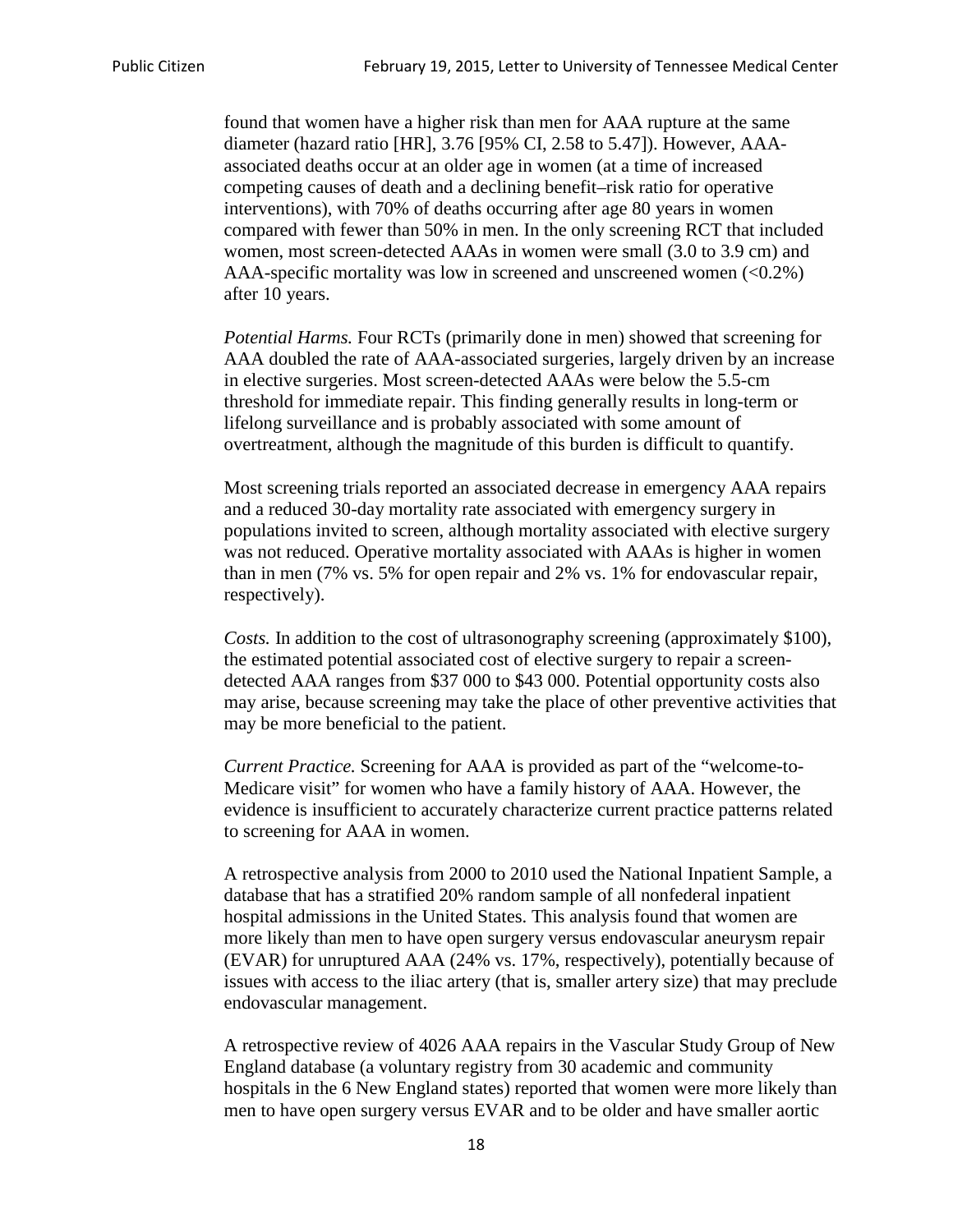diameters at the time of repair. Postoperative complications were higher in women than in men after elective EVAR or open repair, including emergency reoperations, dysrhythmias, leg ischemia or emboli, bowel ischemia, or need for discharge to another medical facility rather than home.

(4) A grade D recommendation *against* routine screening for AAA in women who have never smoked. The USPSTF offered the following rationale for this draft updated recommendation:

> The prevalence of AAA in women who have never smoked is low (0.03% to 0.60% in women aged 50 to 79 years). The evidence also shows no apparent benefit of screening for AAA in women. The USPSTF therefore concludes that adequate evidence shows that the absolute benefit of 1-time screening for AAA with ultrasonography in women who have never smoked can effectively be bounded at none or almost none.

In discussing the harms of detection and early treatment of AAAs, the USPSTF noted the following: $63$ 

In the available trials, groups invited to screening were approximately twice as likely as control groups to have any AAA surgery within 3 to 5 years, predominantly driven by an increase in elective surgeries. More than 90% of AAAs identified by screening were below the 5.5-cm threshold for immediate repair. Detecting smaller AAAs generally leads to long-term (potentially lifelong) surveillance.

A person's risk for death related to elective surgery for AAA is lower than that for death related to emergency surgery for rupture. However, the increase in the overall rates of detection and surgery in the screening groups still potentially represents a harm. A proportion of AAAs will never rupture because they do not advance or because a person dies of a competing cause.

The exact extent of overdiagnosis and overtreatment is difficult to estimate. One study from Massachusetts General Hospital reviewed 24 000 consecutive autopsies between 1952 and 1975 and found that 75% of the 473 patients who died with an undetected or unoperated AAA had a cause of death not related to the AAA (41% were >5.1 cm in diameter). Given that even elective treatment is associated with some risk for perioperative mortality, overtreatment is an important issue to consider when deciding whether to screen for this condition....

Convincing evidence shows that the harms associated with 1-time screening for AAA with ultrasonography are at least small in all populations and potentially higher in women because of their higher risk for operative mortality.

In 2011, the Society for Vascular Surgery issued a position statement on vascular screening recommending a one-time ultrasound screening for AAA for all men age 65 or older and

<span id="page-18-0"></span><sup>63</sup> *Ibid*.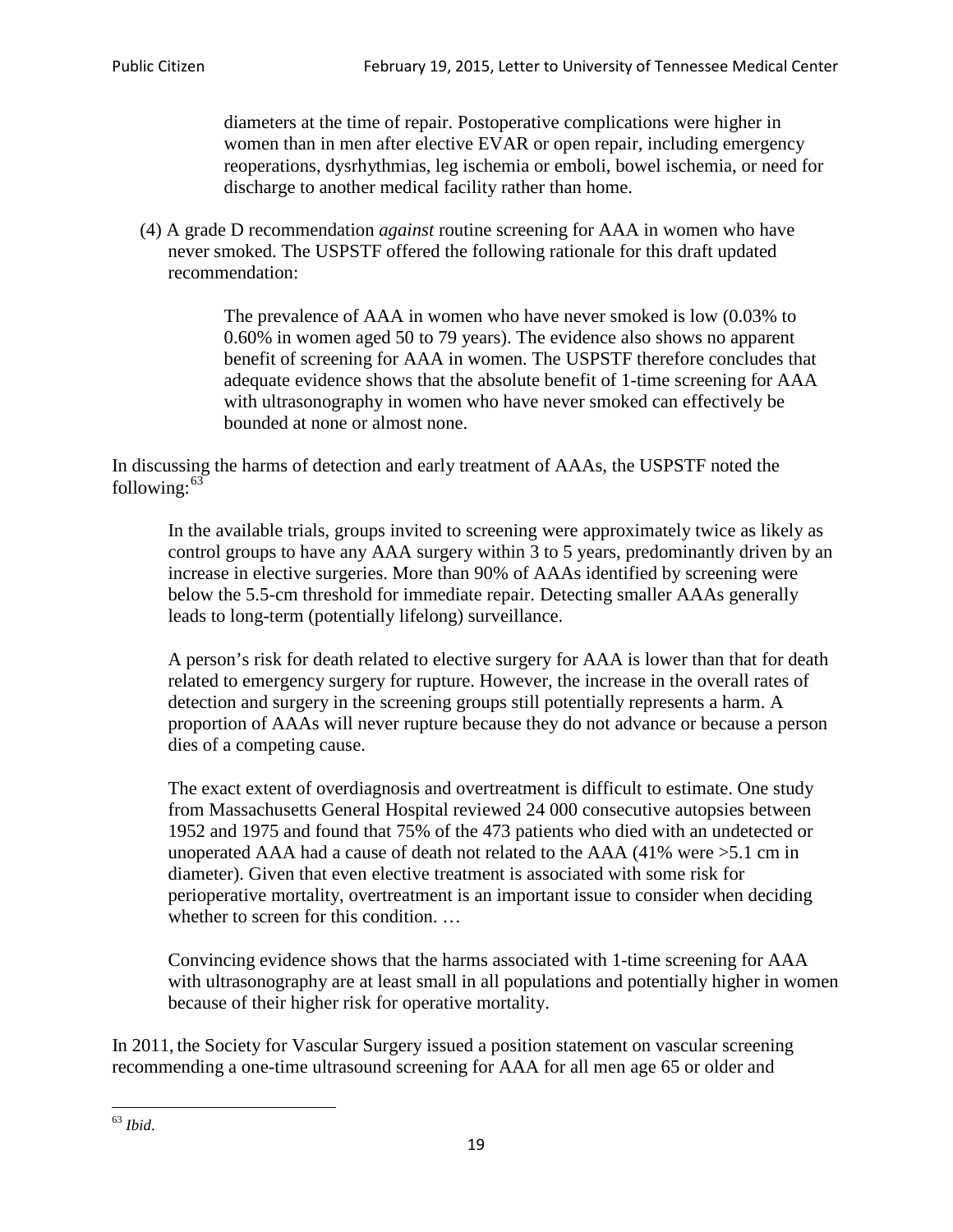screening men as early as age 55 who have a family history of AAA.<sup>[64](#page-19-0)</sup> The society also recommended one-time ultrasound screening for AAA for all women age 65 or older who have a family history of AAA or have smoked.

In 2012, the ACCF, American College of Radiology, American Institute of Ultrasound in Medicine, American Society of Echocardiography, American Society of Nephrology, Intersocietal Commission for the Accreditation of Vascular Laboratories, Society for Cardiovascular Angiography and Interventions, Society of Cardiovascular Computed Tomography, Society for Interventional Radiology, Society for Vascular Medicine, and Society for Vascular Surgery jointly issued evidence-based appropriate use criteria for noninvasive vascular testing (ultrasound and physiological testing) for a variety of possible indications.<sup>[65](#page-19-1)</sup> For each indication, these organizations classified the use of noninvasive vascular testing into one of the following three categories:

- **Appropriate:** The test is one in which the expected incremental information, combined with clinical judgment, exceeds the expected negative consequences — including the risks of the procedure itself and the downstream impact of poor test performance such as delay in diagnosis (false-negatives) or inappropriate diagnosis (false-positives) — by a sufficiently wide margin for the specific indication that the procedure is generally considered acceptable care and a reasonable approach for the indication.
- **Uncertain:** The test *may* be generally acceptable and *may* be a reasonable approach for the specific indication; uncertainty also implies that more research and/or patient information is needed to classify the indication definitively.
- **Inappropriate:** The test *is not* generally acceptable and *is not* a reasonable approach for the specific indication.

These organizations classify screening for AAA as *inappropriate* for anyone under age 65 with no history of smoking, except as noted below. They also classify such screening as *uncertain* for anyone 65 or older with no history of smoking.

These organizations did classify screening for AAA as *appropriate* for the following subgroups:

- Adults older than age 60 with a first-degree relative with an AAA.
- Adults age 65 or older who are current or former smokers.

In summary, the USPSTF and many other major medical professional organizations recommended against routine screening for AAA, or designate such screening as inappropriate for those individuals who are not at high risk for developing AAA. Screening for AAA in the

<span id="page-19-0"></span><sup>&</sup>lt;sup>64</sup> Society for Vascular Surgery. SVS Position Statement on Vascular Screenings. January 2011. [http://www.vascularweb.org/about/positionstatements/Pages/svs-position-statement-on-vascular-screening.aspx.](http://www.vascularweb.org/about/positionstatements/Pages/svs-position-statement-on-vascular-screening.aspx) 

<span id="page-19-1"></span>Accessed August 21, 2014.<br><sup>65</sup> Mohler ER, Gornik HL, Gerhard-Herman M, et al. ACCF/ACR/AIUM/ASE/ASN/ICAVL/SCAI/SCCT/SIR/ SVM/SVS 2012 appropriate use criteria for peripheral vascular ultrasound and physiological testing part I: Arterial ultrasound and physiological testing*. J Am Coll Cardiol*. 2012;60(3):242-276.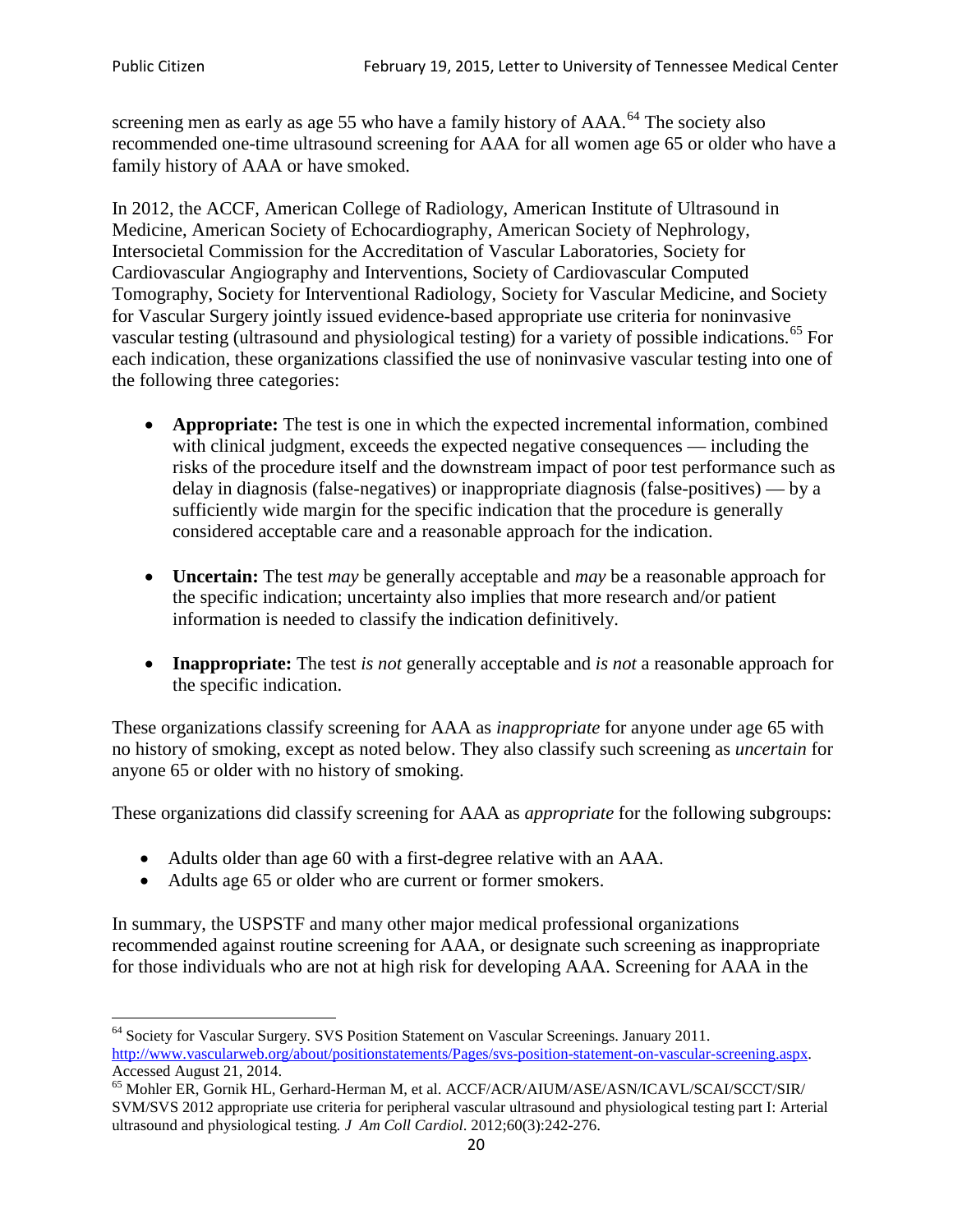general, asymptomatic population has *not* been shown to significantly improve clinical outcome and is likely to do more harm than good.

### **D. Peripheral Arterial Disease Test:**

The Life Line Screening online promotional materials state:<sup>[66](#page-20-0)</sup>

Peripheral Arterial Disease (PAD), more commonly known as hardening of the arteries, affects about eight million Americans. It is a condition in which the large and mediumsized arteries supplying blood to the legs become narrow or clogged, constricting the flow of blood. PAD is caused by atherosclerosis, a gradual process in which cholesterol and scar tissue build up, forming a substance called plaque that clogs the artery. PAD not only causes pain and disability, it also is associated with a much higher risk of heart disease. …

Peripheral Arterial Disease Screening

o A quick, easy and non-invasive procedure, PAD screening is done by using the ankle-brachial index (ABI). After removing your socks and shoes, you will have pressure cuffs placed around your upper arms and ankles. A small ultrasound device will then measure the systolic blood pressure in your limbs. …

Who should have a peripheral arterial disease screening?

• Anyone with risk factors

How often should I get a peripheral arterial disease screening?

• Annually

In 2012, the ACCF, American College of Radiology, American Institute of Ultrasound in Medicine, American Society of Echocardiography, American Society of Nephrology, Intersocietal Commission for the Accreditation of Vascular Laboratories, Society for Cardiovascular Angiography and Interventions, Society of Cardiovascular Computed Tomography, Society for Interventional Radiology, Society for Vascular Medicine, and Society for Vascular Surgery jointly issued evidence-based appropriate use criteria for noninvasive vascular testing (ultrasound and physiological testing) for a variety of possible indications. These appropriate use criteria identify the following as the only appropriate indications for lower extremity artery testing with ABI: patients with diminished pulses, femoral bruit, age greater than 50 with diabetes or smoking, or age greater than 70, which is consistent with ACC/AHA PAD guidelines. The evaluation with ABI for those younger than 50 and those with diabetes was classified as uncertain.<sup>[67](#page-20-1)</sup>

<span id="page-20-0"></span><sup>&</sup>lt;sup>66</sup> Life Line Screening. Peripheral arterial disease screening. [http://www.lifelinescreening.com/What-We-Do/What-](http://www.lifelinescreening.com/What-We-Do/What-We-Screen-For/Peripheral-Arterial-Disease)[We-Screen-For/Peripheral-Arterial-Disease.](http://www.lifelinescreening.com/What-We-Do/What-We-Screen-For/Peripheral-Arterial-Disease) Accessed January 9, 2015.<br><sup>67</sup> Mohler ER, Gornik HL, Gerhard-Herman M, et al. ACCF/ACR/AIUM/ASE/ASN/ICAVL/SCAI/SCCT/SIR/

<span id="page-20-1"></span>SVM/SVS 2012 appropriate use criteria for peripheral vascular ultrasound and physiological testing part I: Arterial ultrasound and physiological testing. *J Am Coll Cardiol*. 2012;60(3):242-276.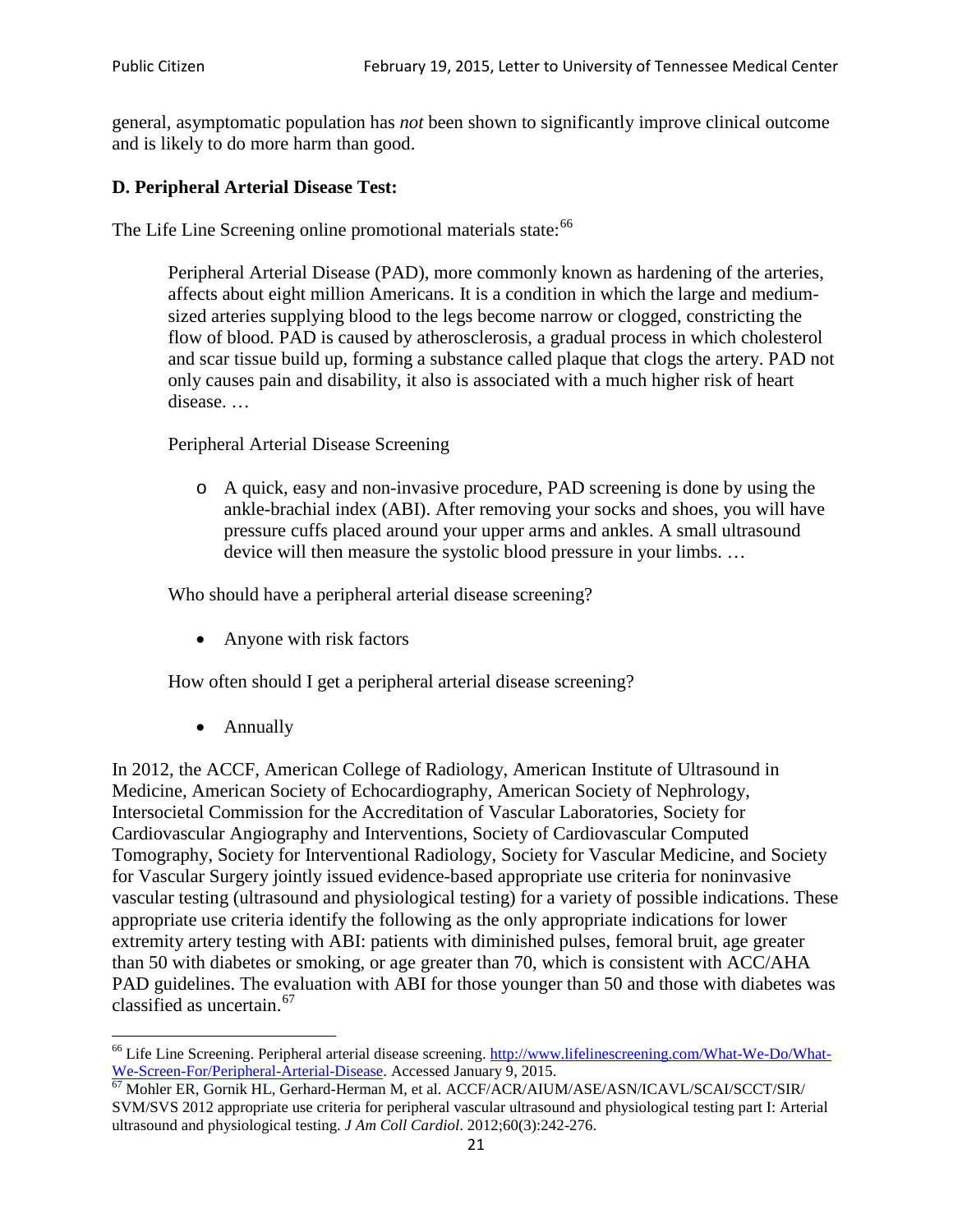In 2013, the USPSTF, based on a systematic review of the scientific literature,<sup>[68](#page-21-0)</sup> issued a grade I statement on ABI testing, concluding that the current evidence is *insufficient* to assess the balance of benefits and harms of screening for peripheral artery disease and cardiovascular disease risk assessment with ABI in adults.<sup>[69](#page-21-1)</sup> In making this statement, the USPSTF noted the following regarding its assessment of the possible benefits and harms of ABI screening:

#### **Benefits of Detection and Early Treatment**

The USPSTF found no evidence that screening for and treatment of PAD in asymptomatic patients leads to clinically important benefits. It also reviewed the potential benefits of adding the ABI to the Framingham Risk Score (FRS) and found evidence that this results in some patient risk reclassification; however, how often the reclassification is appropriate or whether it results in improved clinical outcomes is not known.

Determining the overall benefit of ABI testing requires not only evidence on appropriate risk reclassification but also evidence that this reclassification leads to treatments shown to improve clinical outcomes. One randomized trial found that aspirin did not reduce [cardiovascular disease] events in patients with a low ABI. No studies assessed the effect of lipid-lowering therapy or other cardiovascular risk reduction interventions in patients with asymptomatic PAD and no known diagnosis of [cardiovascular disease] or diabetes. The USPSTF found inadequate evidence that early treatment of screen-detected PAD leads to improvement in clinical outcomes.

#### **Harms of Detection and Early Treatment**

The USPSTF found no studies addressing the magnitude of harms of screening for PAD with the ABI; however, the direct harms to the patient of screening itself, beyond the time needed for the test, are probably minimal. Other harms resulting from testing may include false-positive results, exposure to gadolinium or contrast dye if magnetic resonance angiography (MRA) or computed tomography angiography (CTA) is used to confirm diagnosis, anxiety, labeling, and opportunity costs.

The USPSTF found inadequate evidence on the harms of early treatment of screendetected PAD. One study showed that low-dose aspirin treatment in asymptomatic patients with a low ABI may increase bleeding. Additional harms associated with treatment include use of unnecessary medications (or higher doses) and their resulting adverse effects and discontinuation of medications known to be effective in patients with established coronary artery disease (CAD) if the patient is reclassified to a lower risk category on the basis of a normal ABI.

We are not aware of any major medical professional organization that endorses such screening for peripheral vascular disease with ABI in the general asymptomatic population.

Moreover, treatment benefits for asymptomatic individuals with screen-detected PAD are not well established, and there appear to be no studies that directly assess the impact of screening

<span id="page-21-0"></span><sup>&</sup>lt;sup>68</sup> Lin JS, Olson CM, Johnson ES, Whitlock EP. The ankle-brachial index for peripheral artery disease screening and cardiovascular disease prediction among asymptomatic adults: A systematic evidence review for the U.S. Preventive Services Task Force. *Ann Intern Med.* 2013;159(5):333-341.<br><sup>69</sup> Moyer VA, U.S. Preventive Services Task Force. Screening for peripheral artery disease and cardiovascular

<span id="page-21-1"></span>disease risk assessment with the ankle–brachial index in adults: U.S. Preventive Service Task Force recommendation statement. *Ann Intern Med.* 2013;159(5):342-348.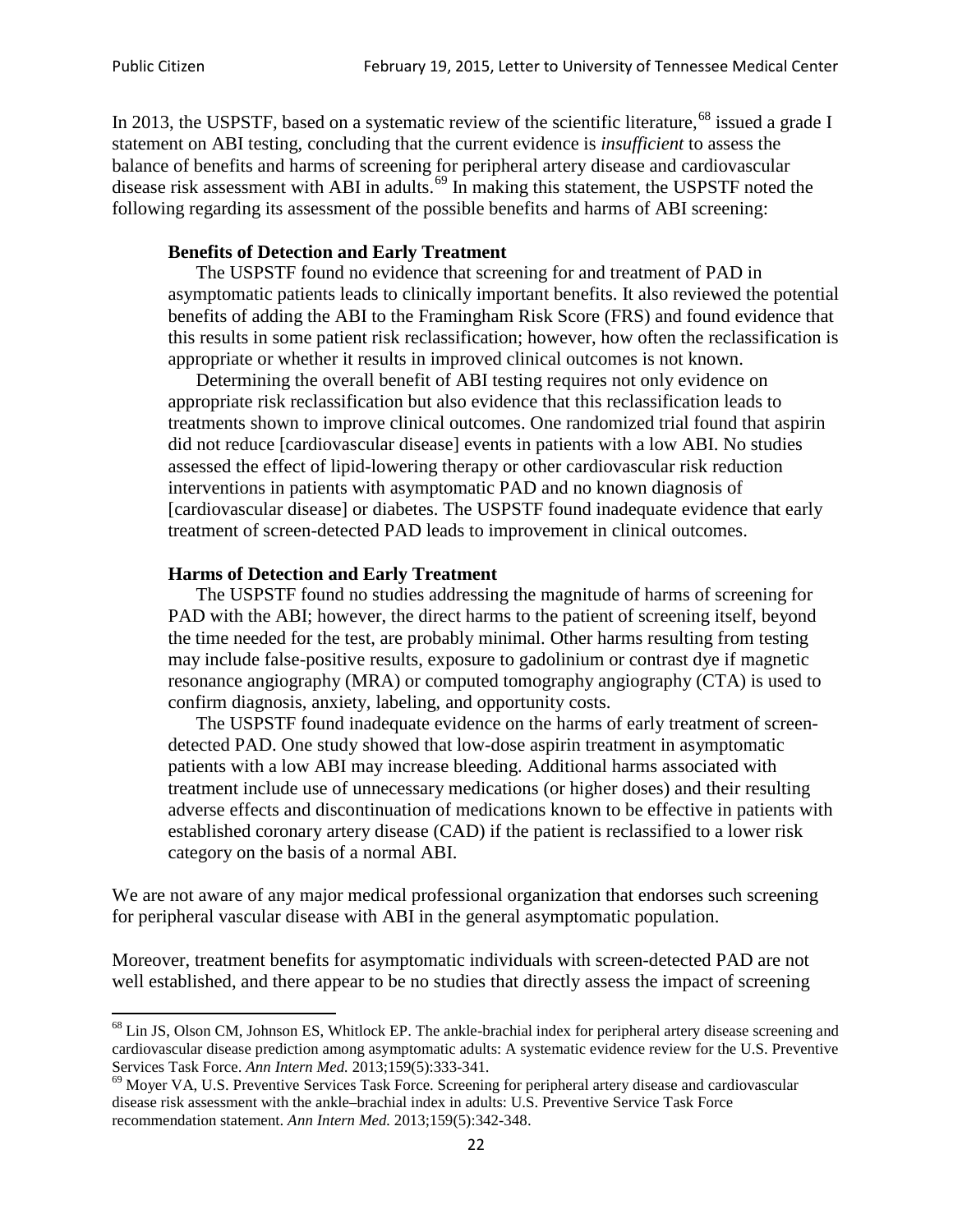unselected adults (or generally asymptomatic adults) with ABI on cardiovascular disease or PAD health outcomes.<sup>[70](#page-22-0)</sup>

### **E. Osteoporosis Screening/Bone Density Test**

The Life Line Screening online promotional materials state: $71$ 

Osteoporosis is a disease in which bone becomes extremely fragile. Bone is a complex living tissue that can be weakened by poor diet and lack of exercise.

As we age, bones begin to break down faster than new bone can be formed. Osteoporosis removes minerals from bones until they become so weak and brittle that they fracture very easily. Actions such as bending to pick up a newspaper, lifting a vacuum, or even coughing can cause a fracture. Some fractures, such as hip fractures, may require hospitalization or major surgery, and may result in disability or even death.

Screening for Osteoporosis

• An easy and painless procedure, an osteoporosis screening requires you to place your foot in an ultrasound device called a bone densitometer. This device then measures the bone mineral density [BMD] of your heel. The heel is measured because its bone is similar to that found in the hip, where fractures most often occur. …

Who should have an Osteoporosis screening?

• Anyone who has the risk factors associated with the disease ...

How often should I get an Osteoporosis screening?

• Annually

Several major medical professional organizations affirmatively recommend screening for osteoporosis in *certain high-risk individuals*, but we are not aware of any major medical professional organization that endorses such screening *annually* for any group of individuals.

In 2008, the American College of Physicians issued the following evidence-based recommendation for osteoporosis screening in men: $^{72}$  $^{72}$  $^{72}$ 

(1) Clinicians should periodically perform individualized assessment of risk factors for osteoporosis in older men (Grade: strong recommendation; moderate-quality evidence).

<span id="page-22-0"></span><sup>70</sup> [Lin JS,](http://www.ncbi.nlm.nih.gov/pubmed?term=Lin%20JS%5BAuthor%5D&cauthor=true&cauthor_uid=24156115) [Olson CM,](http://www.ncbi.nlm.nih.gov/pubmed?term=Olson%20CM%5BAuthor%5D&cauthor=true&cauthor_uid=24156115) [Johnson ES,](http://www.ncbi.nlm.nih.gov/pubmed?term=Johnson%20ES%5BAuthor%5D&cauthor=true&cauthor_uid=24156115) et al. *The Ankle Brachial Index for Peripheral Artery Disease Screening and Cardiovascular Disease Prediction in Asymptomatic Adults: A Systematic Evidence Review for the U.S. Preventive Services Task Force*. Rockville, MD: Agency for Healthcare Research and Quality; 2013.<br>http://www.ncbi.nlm.nih.gov/books/NBK164524. Accessed December 29, 2014.

<span id="page-22-1"></span> $\frac{1}{71}$  Life Line Screening. Osteoporosis screening/bone density test. [http://www.lifelinescreening.com/What-We-](http://www.lifelinescreening.com/What-We-Do/What-We-Screen-For/Osteoporosis)[Do/What-We-Screen-For/Osteoporosis.](http://www.lifelinescreening.com/What-We-Do/What-We-Screen-For/Osteoporosis) Accessed January 9, 2015. <sup>72</sup> Qaseem A, Snow V, Shekelle P, et al. Screening for osteoporosis in men: A clinical practice guideline from the

<span id="page-22-2"></span>American College of Physicians. *Ann Intern Med*. 2008;148(9):680-4.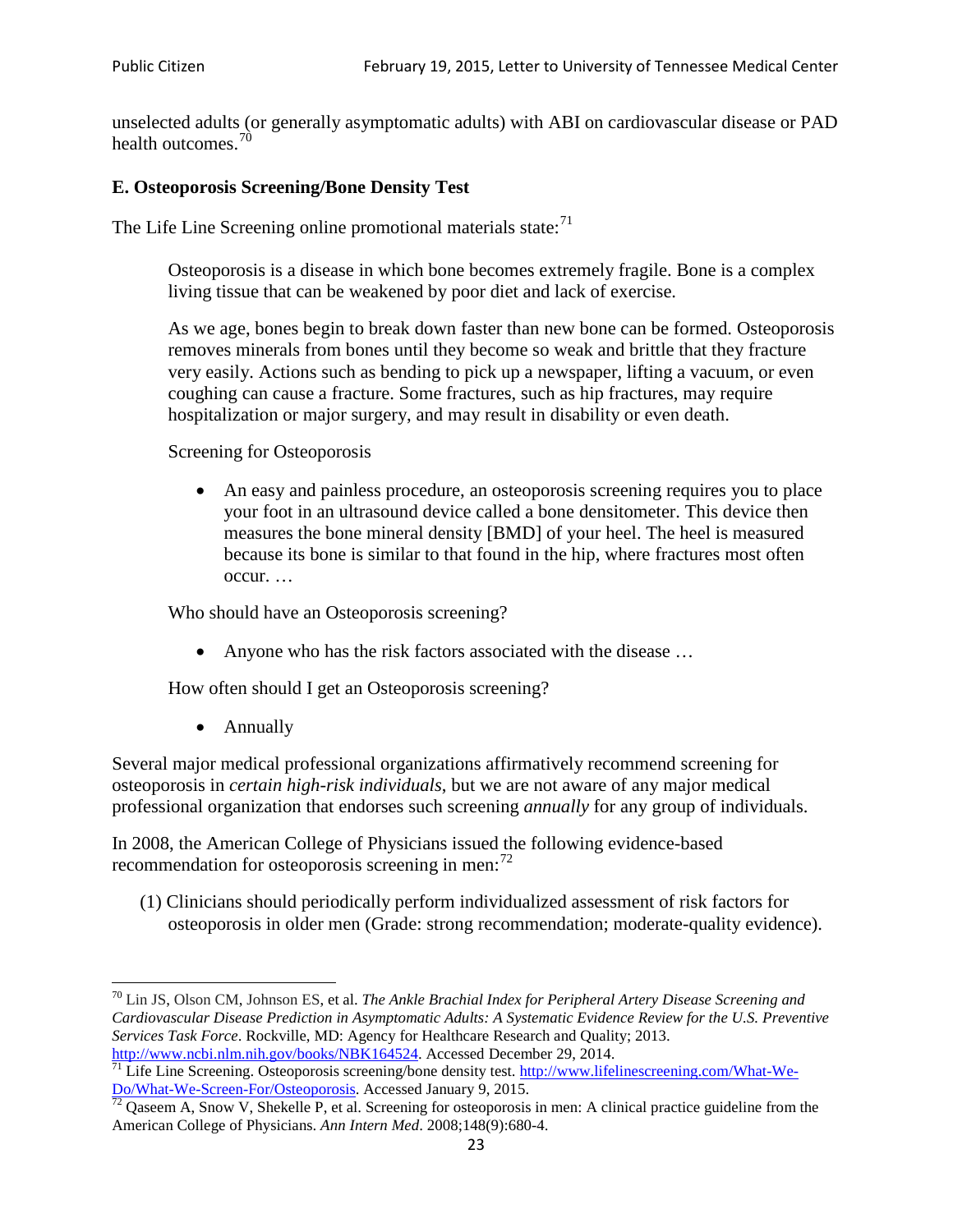A careful assessment of risk for osteoporosis in men is important. The appropriate age to start risk assessment is uncertain. However, by age 65 years, at least 6% of men have DXA [dual-energy X-ray absorptiometry]-determined osteoporosis, therefore, assessment of risk factors before this age is reasonable. Factors that increase the risk for osteoporosis in men include age (>70 years), low body weight (body mass index <20 to 25 kg/m2), weight loss  $\langle$  >10% [compared with the usual young or adult weight or weight loss in recent years]), physical inactivity (participates in no physical activities on a regular basis [walking, climbing stairs, carrying weights, housework, or gardening]), corticosteroid use, androgen deprivation therapy, and previous fragility fracture. Risk assessments should be updated periodically for men who choose not to be screened.

(2) Clinicians should obtain DXA for men who are at increased risk for osteoporosis and are candidates for drug therapy (Grade: strong recommendation; moderate-quality evidence).

Bone density measurement with DXA is the accepted reference standard for diagnosing osteoporosis in men. Men who are at increased risk for osteoporosis are candidates for DXA. Little evidence about alternatives to DXA exists. The 2 most studied methods are quantitative ultrasonography (usually of the calcaneus) and the OST [Osteoporosis Self-Assessment Tool]. Available evidence indicates that neither alternative is sufficiently sensitive or specific at predicting DXA-determined bone mass to be recommended as a substitute for DXA. Although 1 study has demonstrated a strong relationship between calcaneal ultrasonography and subsequent fracture, until treatment trials establish the effectiveness of therapy for osteoporosis diagnosed by ultrasonography rather than DXA, the role of ultrasonography in initiating therapy remains uncertain. No studies have evaluated the optimal intervals for repeated screening by using BMD measurement with DXA.

The evidence review showed that calcaneal ultrasonography predicts DXA-determined osteoporosis only modestly well. However, more important, it was a strong predictor of fracture in men. This may be because ultrasonography identifies other bone properties, such as bone quality, which may not be identified on DXA. Because treatment trials have not measured the effectiveness of therapy for osteoporosis diagnosed by ultrasonography rather than DXA, the role of ultrasonography in diagnosis remains uncertain.

In 2011, the USPSTF issued the following updated evidence-based recommendations for osteoporosis screening:<sup>[73](#page-23-0)</sup>

(1) A grade B recommendation for screening for osteoporosis in women aged 65 years or older and in younger women whose fracture risk is equal to or greater than that of a 65 year-old white woman who has no additional risk factors. In making this a grade B recommendation, the USPSTF offered the following rationale:

> No controlled studies have evaluated the effect of screening for osteoporosis on fracture rates or fracture-related morbidity or mortality.

<span id="page-23-0"></span><sup>&</sup>lt;sup>73</sup> U.S. Preventive Services Task Force. Screening for osteoporosis: U.S. Preventive Services Task Force recommendation statement. *Ann Intern Med*. 2011;154(5):356-364.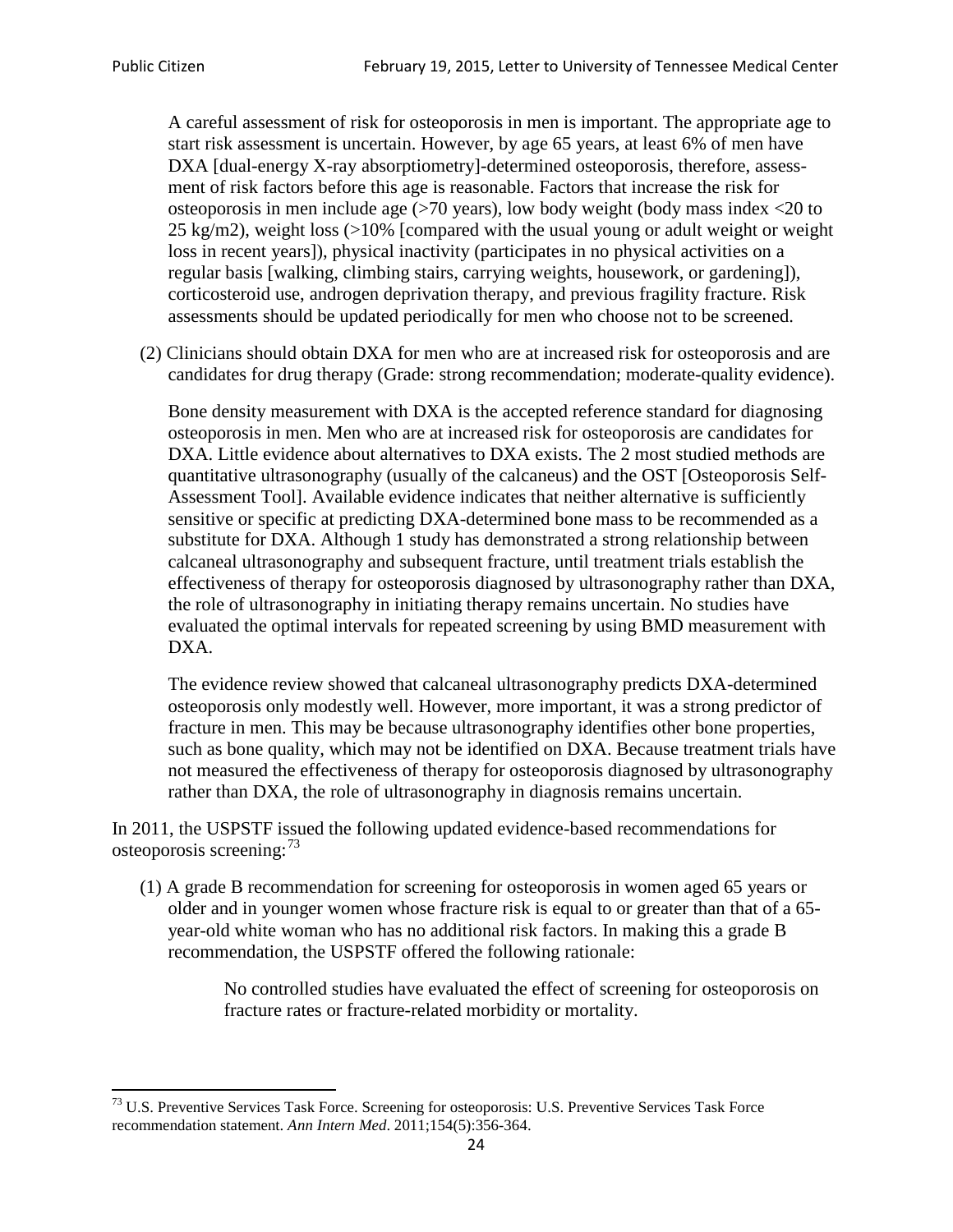In postmenopausal women who have no previous osteoporotic fractures, the USPSTF found convincing evidence that drug therapies reduce the risk for fractures. In women aged 65 years or older and in younger women whose fracture risk is equal to or greater than that of a 65-year-old white woman who has no additional risk factors, the USPSTF judged that the benefit of treating screeningdetected osteoporosis is at least moderate.

(2) An I statement concluding that the current evidence is insufficient to assess the balance of benefits and harms of screening for osteoporosis in men.

> Because of the lack of relevant studies, the USPSTF found inadequate evidence that drug therapies reduce the risk for fractures in men who have no previous osteoporotic fractures. The USPSTF identified the absence of randomized trials of primary fracture prevention in men who have osteoporosis as a critical gap in the evidence.

The USPSTF concludes that for men, evidence of the benefits of screening for osteoporosis is lacking and the balance of benefits and harms cannot be determined.

In discussing how often women should be screened for osteoporosis, the USPSTF noted the following: $74$ 

The potential value of rescreening women whose initial screening test did not detect osteoporosis is to improve fracture risk prediction. Evidence is lacking about optimal intervals for repeated screening and whether repeated screening is necessary in a woman with normal BMD. Because of limitations in the precision of testing, a minimum of 2 years may be needed to reliably measure a change in BMD; however, longer intervals may be necessary to improve fracture risk prediction. A prospective study of 4124 women aged 65 years or older found that neither repeated BMD measurement nor the change in BMD after 8 years was more predictive of subsequent fracture risk than the original measurement.

In 2012, the American College of Obstetricians and Gynecologists (ACOG) issued the following updated evidence-based recommendations on screening women for osteoporosis:<sup>[75](#page-24-1)</sup>

Bone density screening for women should begin at age 65 years. DXA absorptiometry screening can be used selectively for women younger than 65 years if they are postmenopausal and have other significant risk factors for osteoporosis or fracture.

Regarding how often women should be screened for osteoporosis, the ACOG recommended the following: $^{76}$  $^{76}$  $^{76}$ 

(1) In the absence of new risk factors, DXA screening should not be performed more frequently than every 2 years.

<span id="page-24-2"></span><span id="page-24-1"></span><span id="page-24-0"></span><sup>74</sup> *Ibid.* <sup>75</sup> American College of Obstetricians and Gynecologists. Osteoporosis. September 17, 2012. [http://www.guideline.gov/content.aspx?id=38413#Section420.](http://www.guideline.gov/content.aspx?id=38413#Section420) Accessed January 7, 2015.<br><sup>76</sup> *Ibid.*